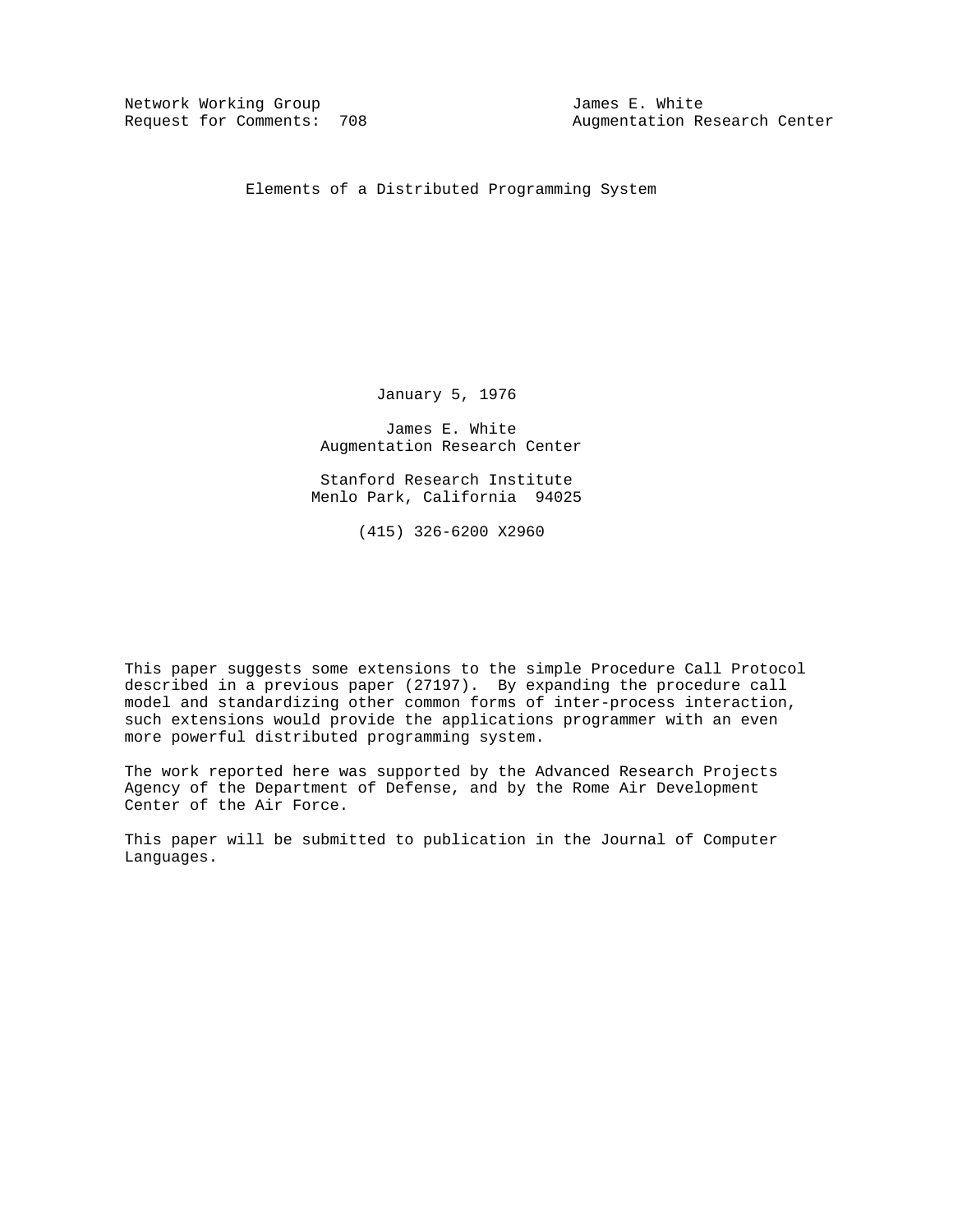Network Working Group James E. White<br>Request for Comments: 708 Elements of a I

### INTRODUCTION

In a companion paper [i], the author proposes a simple protocol and software framework that would facilitate the construction of distributed systems within a resource-sharing computer network by enabling distant processes to communicate with one another at the procedure call level. Although of great utility even in its present form, this rudimentary "distributed programming system (DPS)" supports only the most fundamental aspects of remote procedure calling. In particular, it permits the caller to identify the remote procedure to be called, supply the necessary arguments, determine the outcome of the procedure, and recover its results. The present paper extends this simple procedure call model and standardizes other common forms of process interaction to provide a more powerful and comprehensive distributed programming system. The particular extensions proposed in this paper serve hopefully to reveal the DPS concept's potential, and are offered not as dogma but rather as stimulus for further research.

The first section of this paper summarizes the basic distributed programming system derived in [1]. The second section describes the general strategy to be followed in extending it. The third and longest section identifies and explores some of the aspects of process interaction that are sufficiently common to warrant standardization, and suggests methods for incorporating them in the DPS model.

### REVIEWING THE BASIC SYSTEM

The distributed programming system derived in [1] assumes the existence of and is built upon a network-wide "inter-process communication (IPC)" facility. As depicted in Figure 1, DPS consists of a high-level model of computer processes and a simple, application-independent "procedure call protocol (PCP)" that implements the model by regulating the dialog between two processes interconnected by means of an IPC communication "channel." DPS is implemented by an installation-provided "run-time environment (RTE)," which is link loaded with (or otherwise made available to) each applications program.

-1-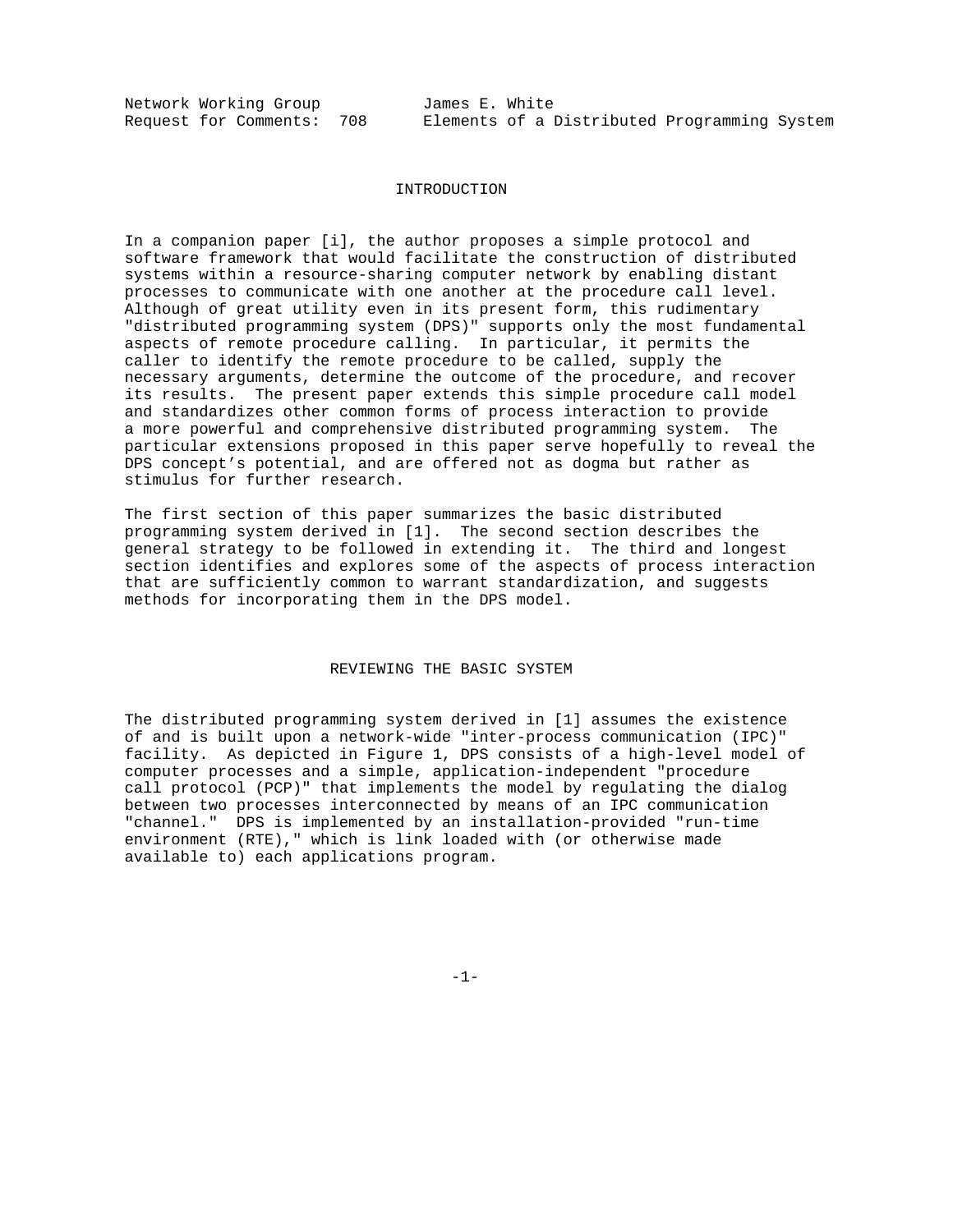The Model

The procedure call model (hereafter termed the Model) views a process as a collection of remotely callable subroutines or "procedures." Each procedure is invoked by name, can be supplied a list of arguments, and returns to its caller both a boolean outcome, indicating whether it succeeded or failed, and a list of results. The Model permits the process at either end of the IPC channel to invoke procedures in its neighbor, and further permits a process to accept two or more procedure calls for concurrent execution.

The arguments and results of procedures are modeled from a small set of primitive "data types," listed below:

> LIST: A list is an ordered sequence of N data objects called "elements" (here and throughout these descriptions, N is confined to the range [0, 2\*\*15-1]). A LIST may contain other LISTs as elements, and can therefore be employed to construct arbitrarily complex, composite arguments or results.

> CHARSTR: A character string is an ordered sequence of N ASCII characters, and conveniently models a variety of textual entities, from short user names to whole paragraphs of text.

 BITSTR: A bit string is an ordered sequence of N bits and, therefore, provides a means for representing arbitrary binary data (for example, the contents of a word of memory).

 INTEGER: An integer is a fixed-point number in the range [-2\*\*31, 2\*\*31-1], and conveniently models various kinds of numerical data, including time intervals, distances, and so on.

 INDEX: An index is an integer in the range [1, 2\*\*15-1]. As its name and value range suggest, an INDEX can be used to address a particular bit of character within a string, or element within a list. Furthermore, many of the protocol extensions to be proposed in this paper will employ INDEXES as handles for objects within the DPS environment (for example, processes and channels).

 BOOLEAN: A boolean represents a single bit of information and has either the value true or false.

 EMPTY: An empty is a valueless place holder within a LIST of parameter list.

-2-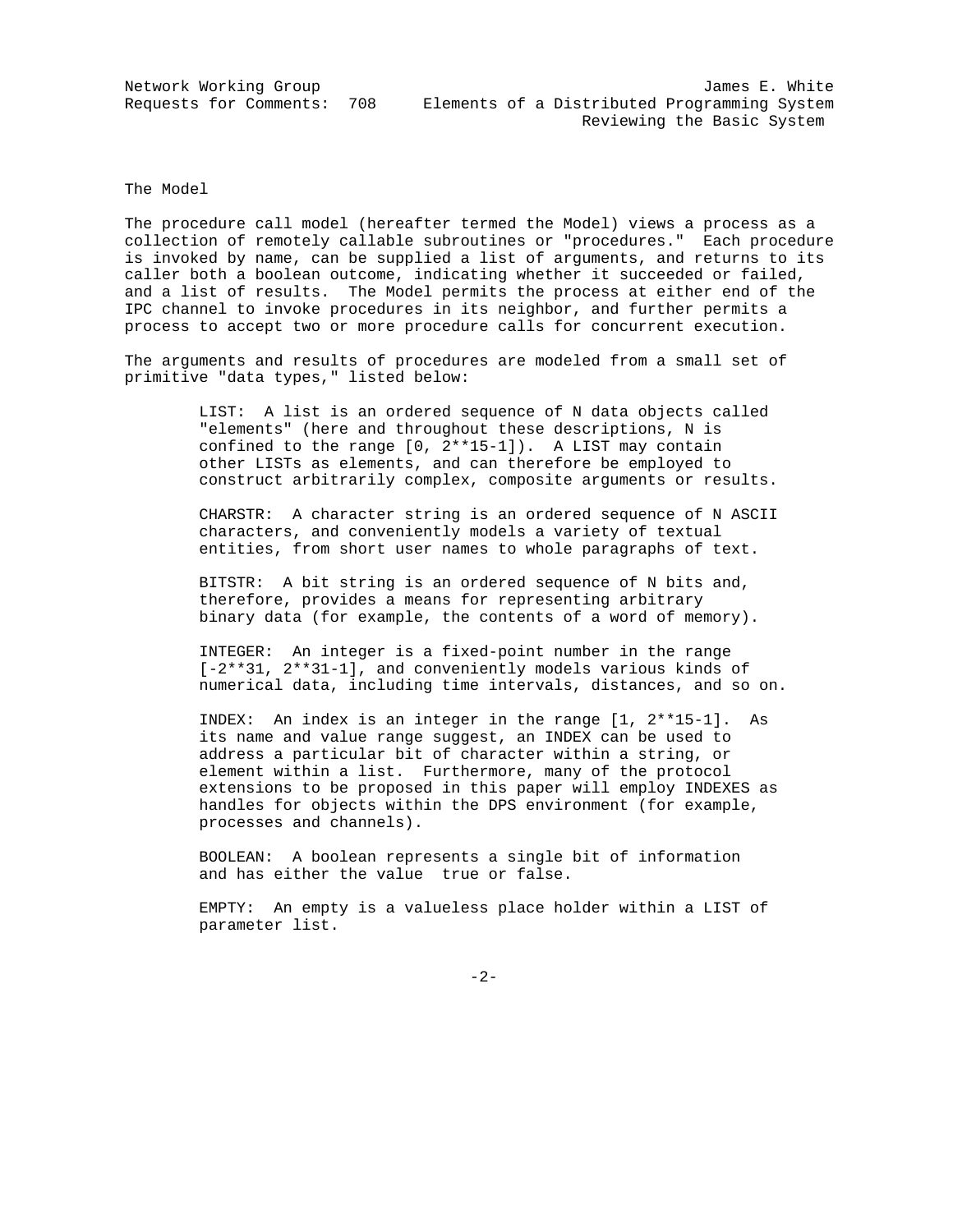Network Working Group James E. White Requests for Comments: 708 Elements of a Distributed Programming System Reviewing the Basic System

The Protocol

The procedure call protocol (hereafter terms the Protocol), which implements the Model, defines a "transmission format" (like those suggested in Appendix A) for each of the seven data types listed above, and requires that parameters be encoded in that format whenever they are transported between processes.

The Protocol also specified the inter-process messages by which remote procedures are invoked. These messages can be described symbolically as follows:

| message-type=CALL   | [tid] procedure-name arguments |         |
|---------------------|--------------------------------|---------|
| message-type=RETURN | tid outcome                    | results |

The first message invokes the procedure whose NAME is specified using the ARGUMENTS provided. The second is returned in eventual response to the first and reports the OUTCOME and RESULTS of the completed procedure. Whenever OUTCOME indicates that a procedure has failed, the procedure's RESULTS are required to be an error number and diagnostic message, the former to help the invoking program determine what to do next, the latter for possible presentation to the user. The presence of an optional "transaction identifier (TID)" in the CALL message constitutes a request by the caller for an acknowledging RETURN message echoing the identifier.

Although data types and their transmission formats serve primarily as vehicles for representing the arguments and results of remote procedures, they can just as readily and effectively be employed to represent the messages by which those parameters are transmitted. The Protocol, therefore, represents each of the two messages described above as a PCP data object, namely, a LIST whose first element is an INDEX message type. The following concise statement of the Protocol results:

|               | LIST (CALL, tid, procedure, arguments) |      |
|---------------|----------------------------------------|------|
|               | INDEX=1 [INDEX] CHARSTR                | LIST |
|               | LIST (RETURN, tid, outcome, results)   |      |
| INDEX=2 INDEX | BOOLEAN                                | LIST |

Here and in subsequent protocol descriptions, elements enclosed in square brackets are optional (that is, may be EMPTY). The RESULTS of an unsuccessful procedure would be represented as follows:

> LIST (error, diagnostic) INDEX CHARSTR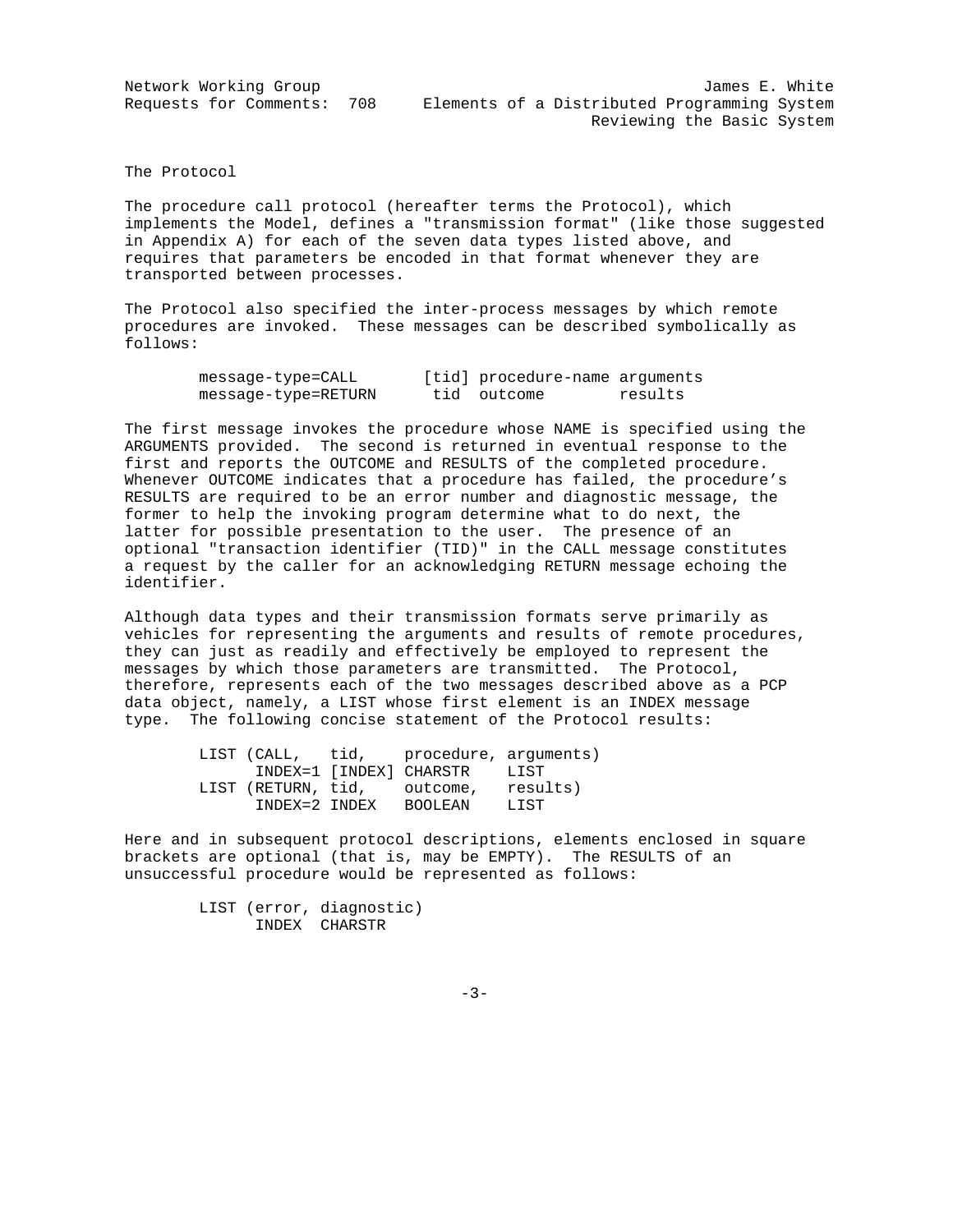Network Working Group James E. White Requests for Comments: 708 Elements of a Distributed Programming System Reviewing the Basic System

The Run-Time Environment

The run-time environment (hereafter termed the environment) interfaces the applications program to a remote process via an IPC channel. In doing so, it provides the applications program with a collection of "primitives," implemented either as subroutines or system calls, that the applications program can employ to manipulate the remote process to which the channel connects it. The environment implements these primitives by sending and receiving various protocol messages via the channel.

In its present rudimentary form, the Protocol enables the environment to make a single, remote procedure calling primitive like the following available to the applications program:

| CALLPROCEDURE (procedure, arguments -> outcome, results) |      |              |  |
|----------------------------------------------------------|------|--------------|--|
| CHARSTR                                                  | LIST | BOOLEAN LIST |  |

This primitive invokes the indicated remote PROCEDURE using the ARGUMENTS provided and returns its OUTCOME and RESULTS. While this primitive blocks the invoking applications program until the remote procedure returns, a variant that simply initiates the call and allows the applications program to collect the outcome and results in a second operation can also be provided.

Since the interface between the environment and the applications program is machine- and possibly even language-dependent, environment-provided primitives can only be described in this paper symbolically. Although PCP data types provide a convenient vehicle for describing their arguments and results are therefore used for that purpose above and throughout the paper, such parameters will normally be transmitted between the environment and the applications program in some internal format.

#### BOOTSTRAPPING THE NEW PROTOCOL FUNCTIONS

Since the Protocol already provides a mechanism for invoking arbitrary remote procedures, the Model extensions to be proposed in this paper will be implemented whenever possible as procedures, rather than as additional messages. Unlike applications procedures, these special "system procedures" will be called and implemented by run-time environments, rather than by the applications programs they serve. Although inaccessible to the remote applications program via the normal environment-provided remote procedure calling primitive, system procedures will enable the environment to implement and offer new primitives to its applications program.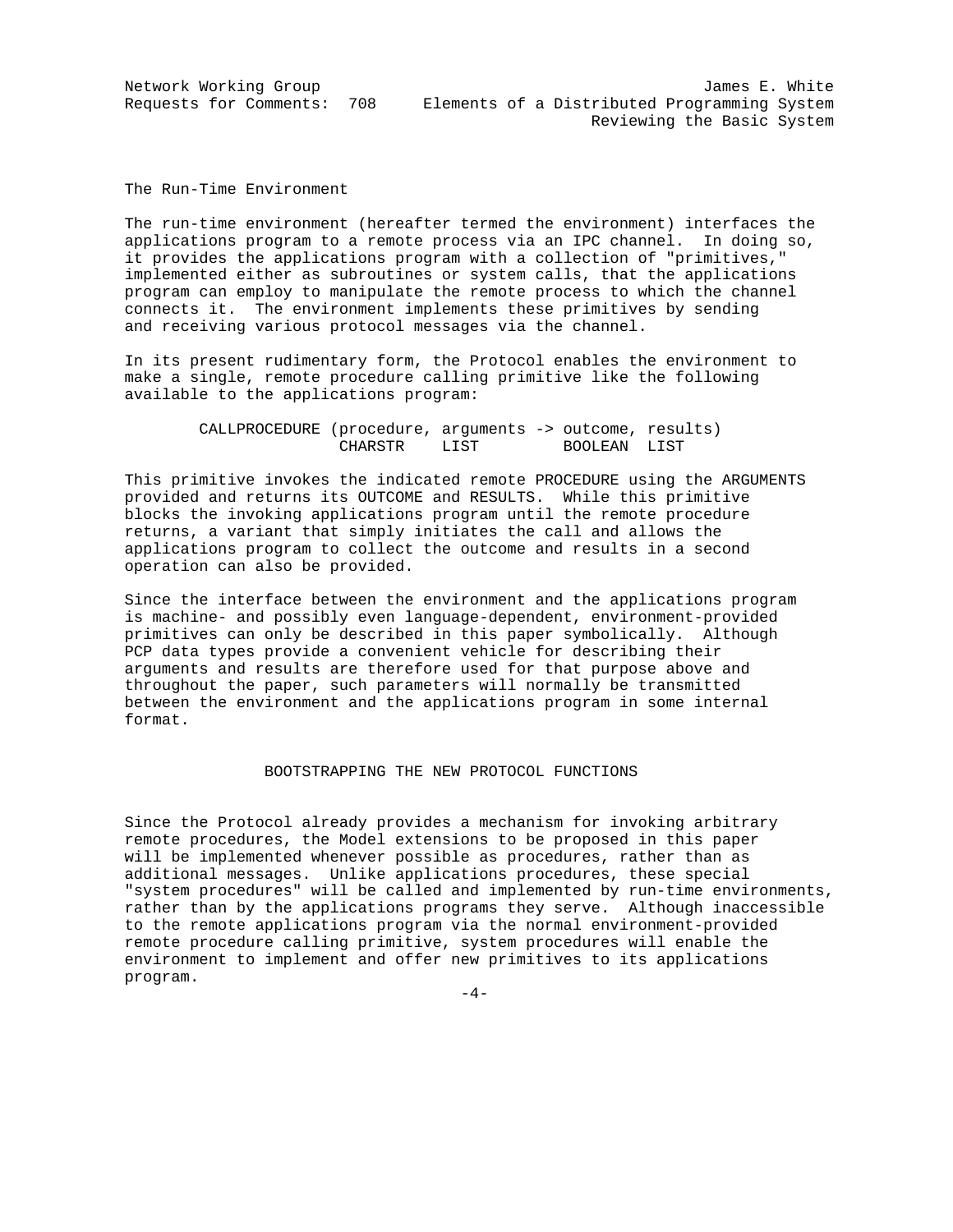Network Working Group James E. White Requests for Comments: 708 Elements of a Distributed Programming System Bootstrapping the New Protocol Functions

The calling sequences of many of these new primitives will closely correspond to those of the remote system procedures by which they are implemented. Other primitives will be more complex and require for their implementation calls to several system procedures, possibly in different processes. Besides describing the Protocol additions required by various Model extensions proposed, the author will, throughout this paper, suggest calling sequences for the new primitives that become available to the applications program.

 $-5-$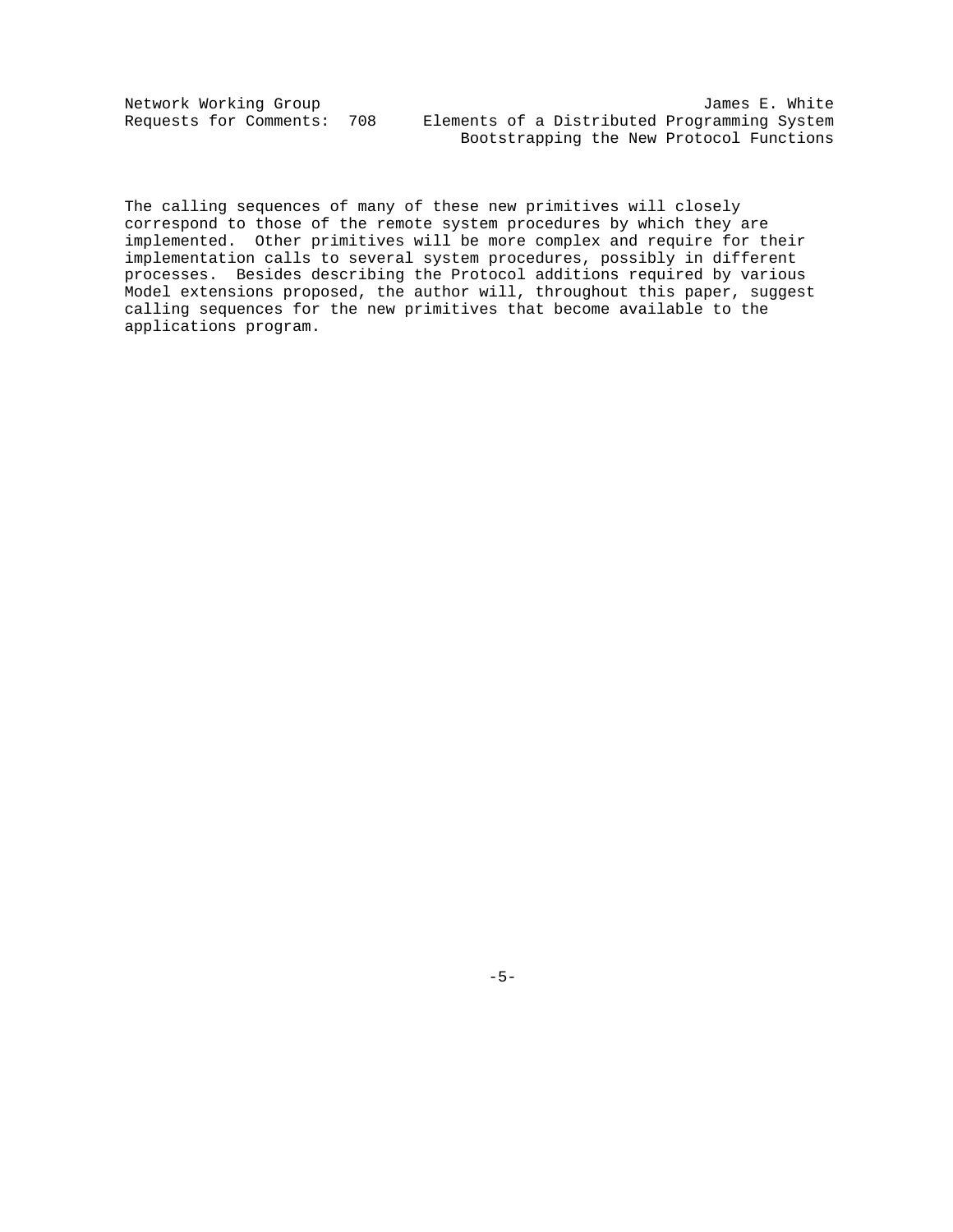### SOME POSSIBLE EXTENSIONS TO THE MODEL

#### 1. Creating Remote Processes

Before a program in one machine can use resources in another, it must either create a new process in the remote machine, or gain access to an existing one. In either case, the local process must establish an IPC channel to a resident dispatching process within the remote system, specify the program to be started or contacted. and identify itself so that its access to the program can be established and billing carried out. After these preliminary steps have been accomplished, the requested process assumes responsibility for the IPC channel and substantive communication begins.

The manner in which the environment carries out the above scenario is largely dictated by the IPC facility upon which the distributed system is based. If the IPC facility itself provides single primitive that accomplishes the entire task, then the environment need only invoke that primitive. If, on the other hand, it only provides a mechanism by which the environment can establish a channel to the remote dispatcher, as is the case within the ARPA computer Network (the ARPANET), then the Protocol itself must contain provisions for naming the program to be run and presenting the required credential.

Adding to the Protocol the following system procedure enables the local environment to provide the remote dispatcher with the necessary information in this latter case:

> INIPROCESS (program, credential) CHARSTR LIST (user, password, account) CHARSTR CHARSTR CHARSTR

Its arguments include the name of the applications PROGRAM to be run; and the USER name, PASSWORD, and ACCOUNT of the local user to whom its use is to be billed.

This new procedure effectively adds to the Model the notion of "creation," and enab les the environment to offer the following primitives to its applications program:

 CRTPROCESS (computer, program, credential -> ph) CHARSTR CHARSTR (as above) INDEX DELPROCESS (ph) INDEX

 $-6-$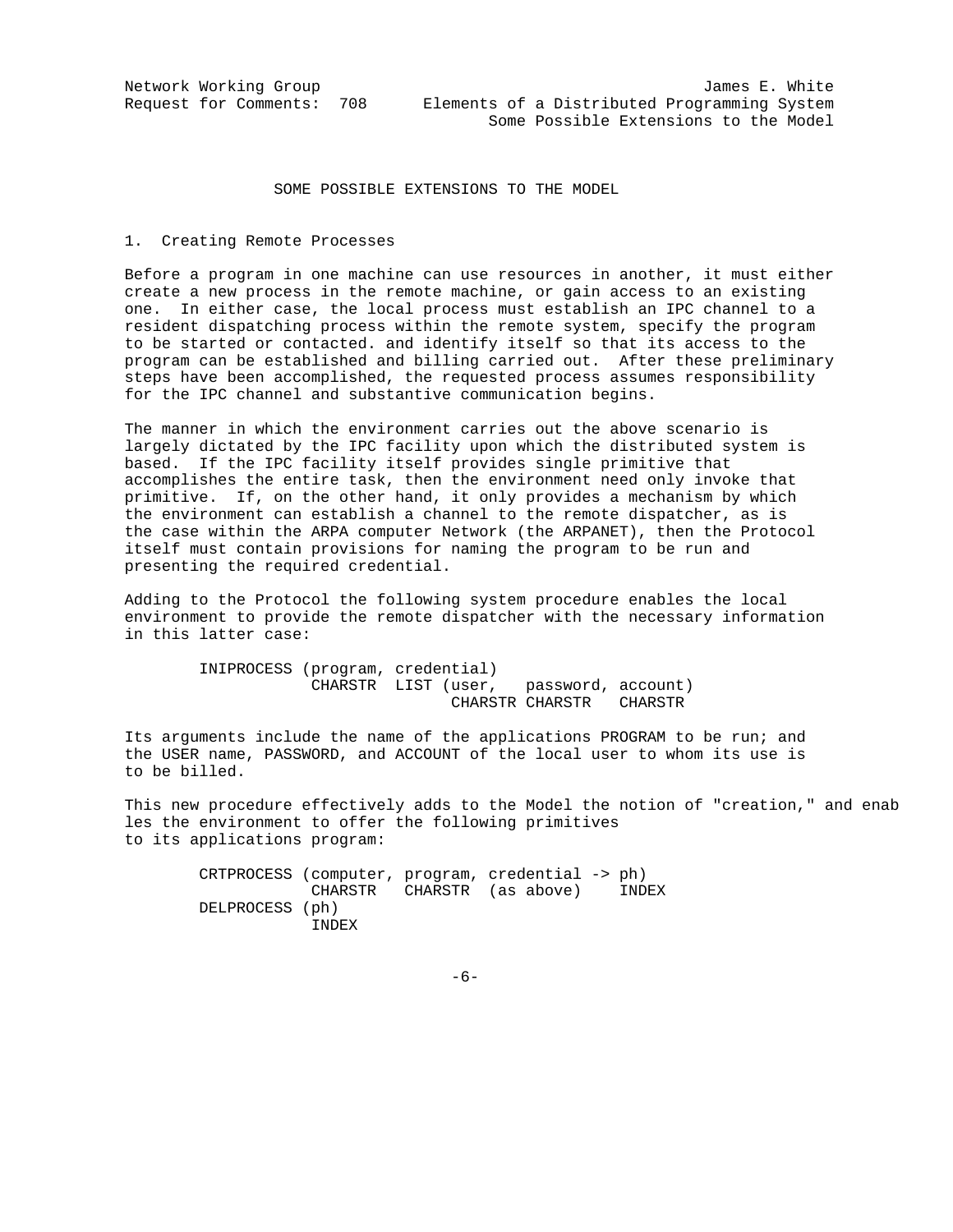Network Working Group 30 and 1999 and 1999 and 1999 and 1999 and 1999 and 1999 and 1999 and 1999 and 1999 and 1 Request for Comments: 708 Elements of a Distributed Programming System Some Possible Extensions to the Model Creating Remote Processes

The first primitive creates a new process or establishes contact with an existing one by first creating a channel to the dispatcher within the indicated COMPUTER and then invoking the remote system procedure INIPROCESS with the specified PROGRAM name and CREDENTIALS as arguments. The primitive returns a "process handle PH" by which the applications program can refer to the newly created process in subsequent dialog with the local environment by the IPC facility, an index into a table within the environment, or anything else the environment's implementor may find convenient.

The second primitive "deletes" the previously created process whose handle PH is specified by simply deleting the IPC channel to the remote process and reclaiming any internal table space that may have been allocated to the process.

2. Introducing Processes to One Another

The simplest distributed systems begin with a single process that creates, via the CRTPROCESS primitive described above, one or more "inferior" processes whose resources it requires. Some or all of these inferiors may in turn require other remote resources and so create interiors of their own. This creative activity can proceed, in principle, to arbitrary depth. The distributed system is thus a tree structure whose nodes are processes and whose branches are IPC channels.

Although a distributed system can include an arbitrarily large number of processes, each process is cognizant of only the process that created it and those it itself creates, that is, its parent and sons. The radius within which a process can access the resources of the tree is thus artificially small. This limited sharing range, which prevents the convenient implementation of many distributed systems, can be overcome by extending the Model to permit an arbitrarily complex network of communication paths to be superimposed upon the process tree.

One of the many ways by which the Protocol can provide for such communication paths is to permit one process to "introduce" and thereby make known to one another any two processes it itself knows (for example, two of its sons, or its parent and son). Once introduced, the two processes would be able to invoke one another's procedures with the same freedom the introducing process enjoys. They could also introduce one another to other processes, and so create even longer communication paths.

-7-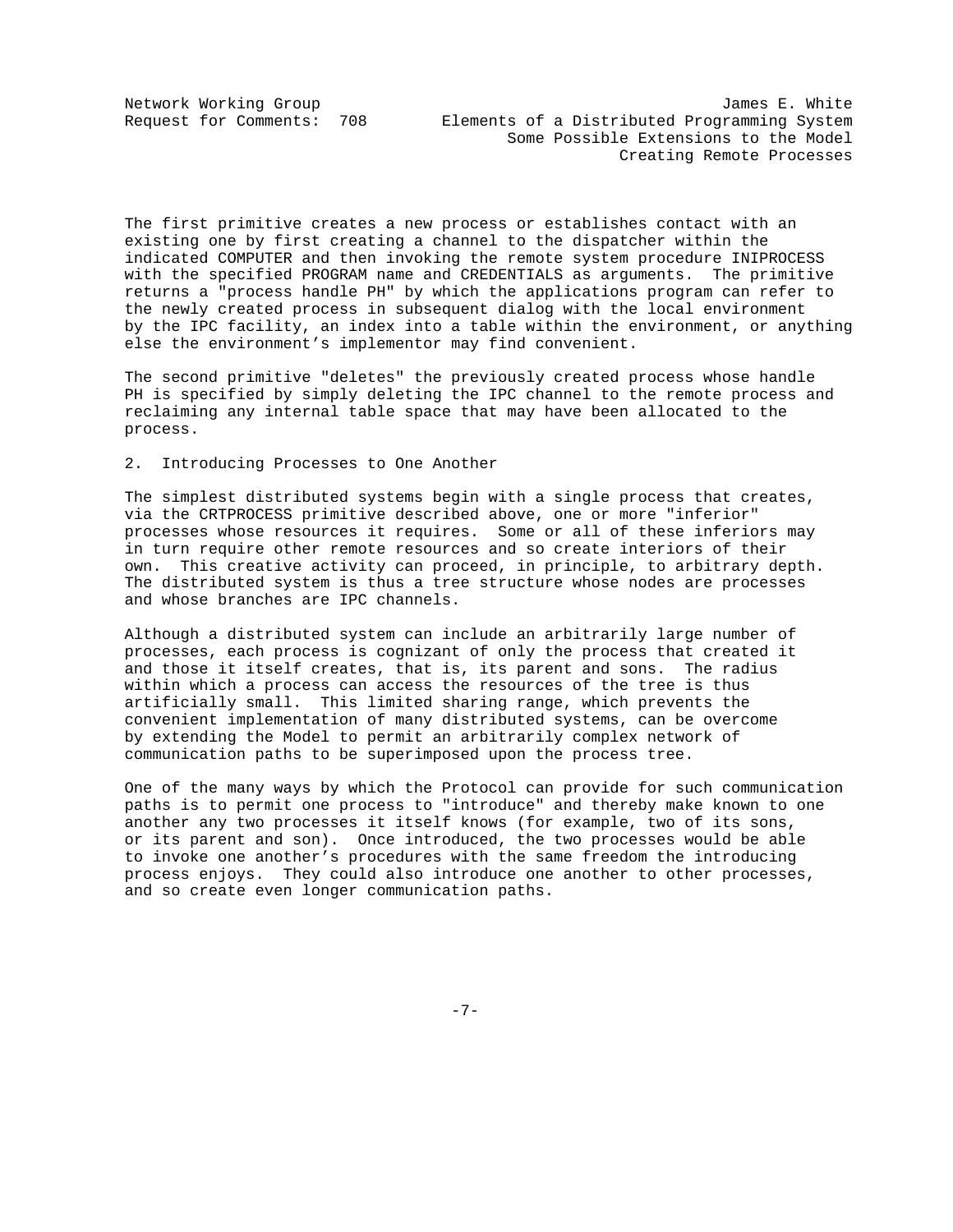Network Working Group James E. White Request for Comments: 708 Elements of a Distributed Programming System Some Possible Extensions to the Model Introducing Processes to One Another

2.1 Introductions Within a Homogeneous Environment

Provided one remains within a "homogeneous environment" (that is, the domain of a single IPC facility), the introduction of two processes requires little more than the formation of an IPC channel between them. Adding to the Protocol the following system procedures, which manipulate IPC "ports," enables the run-time environment of the process performing the introduction to negotiate such a channel:

> ALOPORT (-> ph, COMPUTER, PORT) INDEX CHARSTR any CNNPORT (ph, computer, port) INDEX CHARSTR any DCNPORT (ph) INDEX

The detailed calling sequences for these procedures are dictated by the IPC facility that underlies the distributed system. Those above are therefore only representative of what may be required within any particular network, but are only slightly less complicated than those required, for example, within the ARPANET.

To create the channel, the introducing process' run-time environment allocates a PORT in each target process via ALOPORT, and then instructs each process via CNNPORT to connect its port to the other's via the IPC facility. The process handle PH returned by ALOPORT serves as a handle both initially for the allocated port, and then later for the process to which the attached channel provides access. To "separate" the two processes, the introducing process' environment need only invoke the DCNPORT procedure in each process, thereby dissolving the channel, releasing the associated ports, and deallocating the process handles.

Armed with these three new system procedures, the environment can provide the following new primitives to its applications program:

> ITDPROCESS (ph1, ph2 -> ph12, PH21, ih) INDEX INDEX INDEX INDEX INDEX SEPPROCESS (ih) INDEX

 $-8-$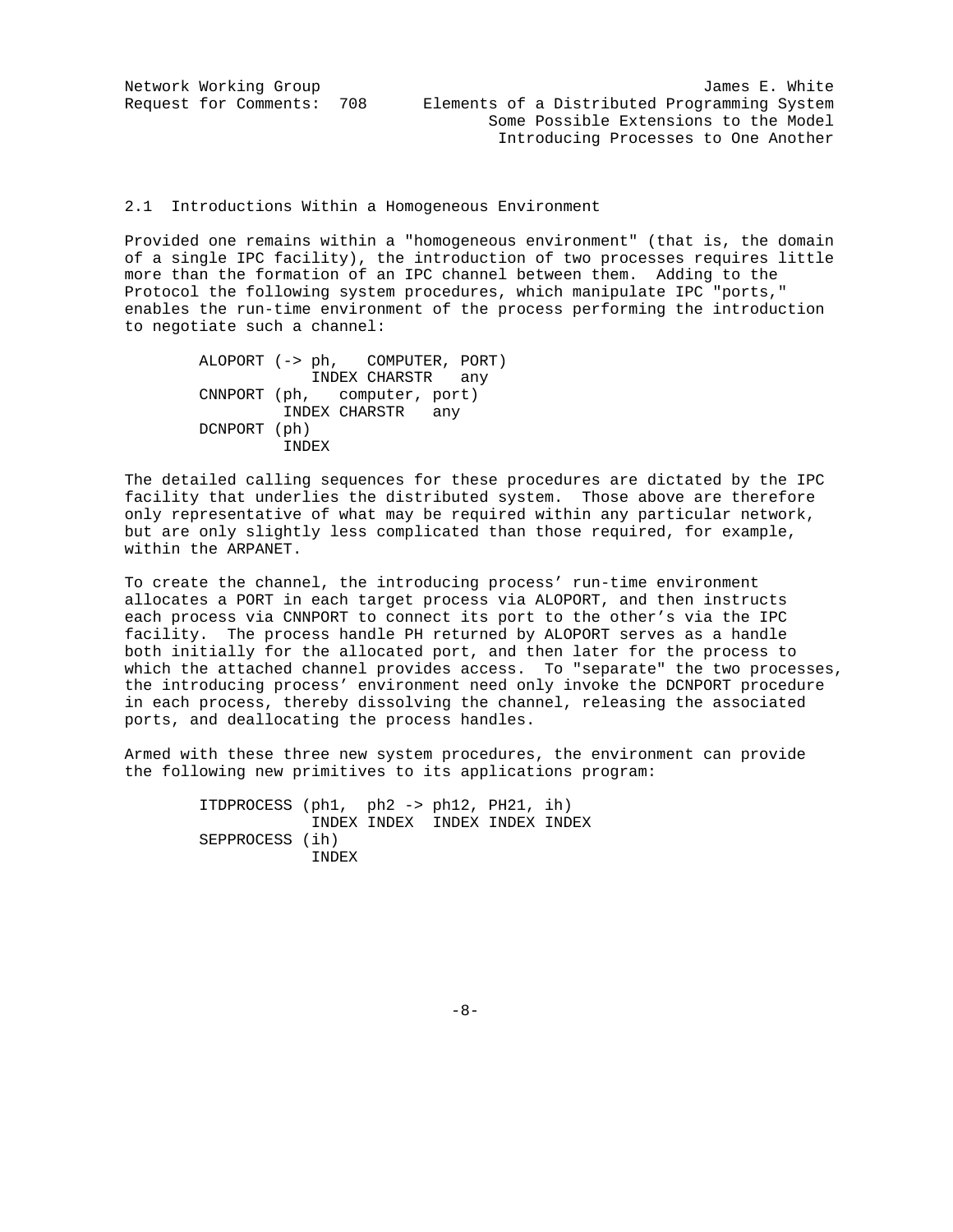The first primitive introduces the two processes whose handles PH1 and PH2 are specified. Each handle may designate either a son, in which case the handle is one returned by CRTPROCESS; the parent process, for which a special handle (for example,  $1$ ) must always be defined; or a previously introduced process, in which case the handle is one obtained in a previous invocation of ITDPROCESS.

ITDPROCESS returns handles PH12 and PH21 by which the two processes will know one another, as well as an "introduction handle IH" that the applications program can later employ to separate the two processes via SEPPROCESS. The applications program initiating the introduction assumes responsibility for communicating to each introduced applications program its handle for the other.

#### 2.2 Introductions Within a Heterogeneous Environment

While their interconnection via an IPC channel is sufficient to introduce two processes to one another, in a heterogeneous environment the creation of such a channel is impossible. Suppose, as depicted in Figure 2, that processes P1 and P2 (in computers C1 and C2, respectively) are interconnected within a distributed system by means of a network IPC facility. Assume further that P2 attaches to the system another process P3 in a minicomputer M that although attached to C2 is not formally a part of the network. With this configuration, it is impossible for P2 to introduce processes P1 and P3 to one another by simply establishing an IPC channel between them, since they are not within the domain of a single IPC facility.

One way of overcoming this problem is to extend the Model to embrace the notion of a composite or "logical channel" composed of two or more physical (that is, IPC) channels. A message transmitted by process P1 via the logical channel to Pn (n=3 in the example above) would be relayed over successive physical channels by the environments of intermediate processes P2 through Pn-1. Although more expensive than physical channels, since each message must traverse at least two physical channels and be handled by all the environments along the way, logical channels would nevertheless enable processes that could not otherwise do so to access one another's resources. Since the relaying of messages is a responsibility of the environment, the applications program need never be aware of it.

-9-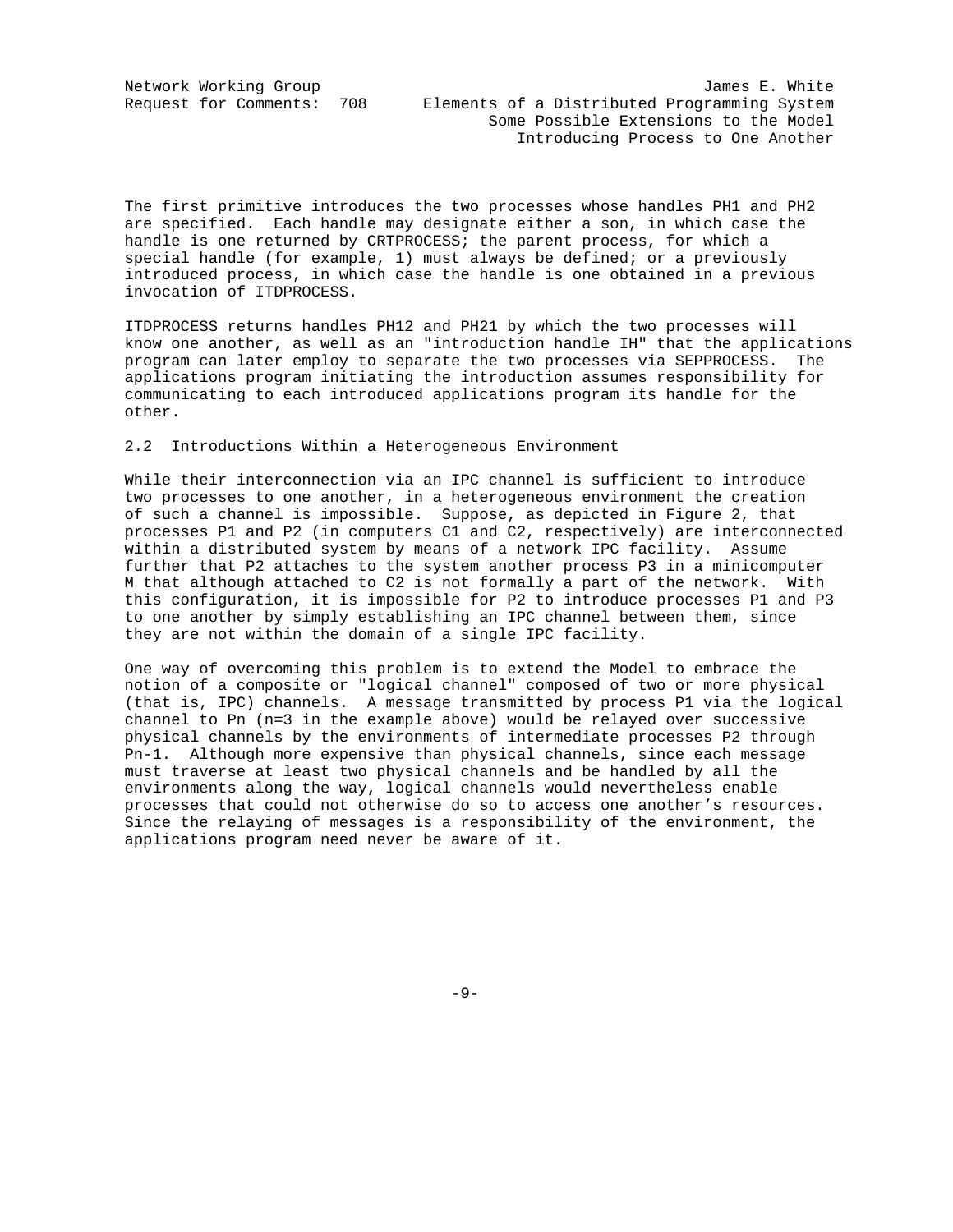Network Working Group<br>Request for Comments: 708 Elements of a Distributed Programming System Elements of a Distributed Programming System Some Possible Extensions to the Model Introducing Processes to One Another

As depicted in Figure 3, a logical channel would consist of table entries maintained by the environment of each process P1 through Pn, plus the environment to forward messages that arrive with a "routing code" addressing the local table entry. Each table entry would contain process handles for the two adjacent processes, as well as the routing code recognized by each. To communicate a message to its distant neighbor, the source process (say P1) would transmit it via its IPC channel to P2, with a routing code addressing the appropriate table entry within P2. Upon receipt of the message, P2 would locate its table entry via the routing code, update the message with the routing code recognized by P3, and forward the message to P3. Eventually the message would reach its final destination, Pn.

Adding to the Protocol the following system procedures enables the environment to construct a logical channel like that described above:

> CRTROUTE (mycode, oldcode -> code, ph) INDEX [INDEX] DELROUTE (yourcode) INDEX

The simplest logical channel (n=3) is created by P2, which invokes CRTROUTE in both P1 and P3, specifying in each case the routing code MYCODE it has assigned to its segment of the logical channel, and receiving in return the routing CODES and process handles PHs assigned by the two processes. OLDCODE is not required in this simple case and is therefore EMPTY.

More complicated logical channels (n>3) are required when one or both of the processes to be introduced is already linked, by a logical channel, to the process performing the introduction. In such cases, a portion of the new channel to be constructed must replicate the existing channel, and hence the routing code OLDCODE for the table entry that represents that channel within the target process is specified as an additional argument of the system procedure. The target process must call CRTROUTE recursively in the adjacent process to replicate the rest of the model channel.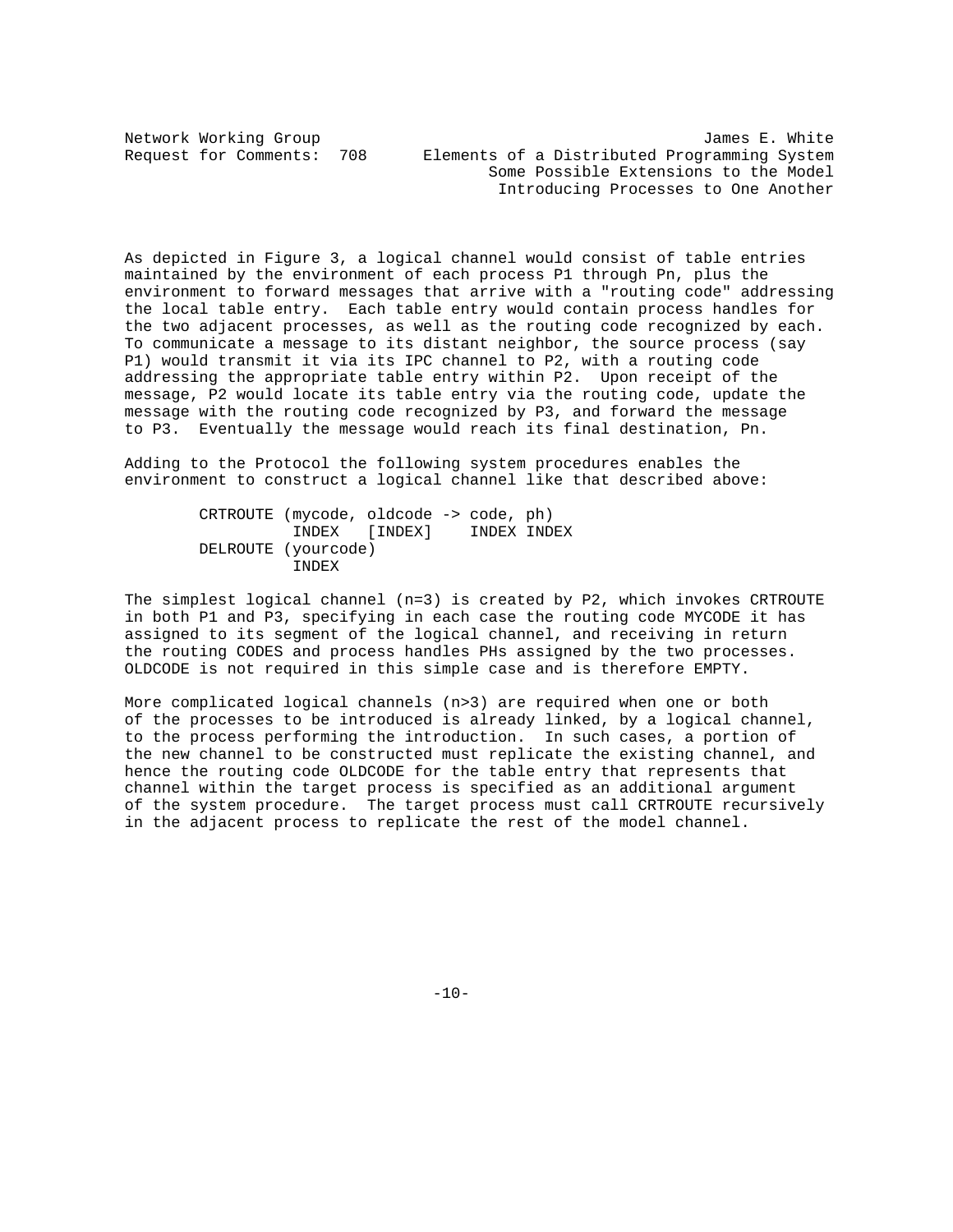The process Pi that creates a logical channel assumes responsibility for insuring that it is eventually dismantled. It deletes the logical channel by invoking DELROUTE in Pi-1 and Pi+1, each of which propagates the call toward its end of the channel.

### 3. Controlling Access to Local Resources

The process introduction primitive proposed above effectively permits access to a process to be transmitted from one process to another. Any process P2 that already possesses a handle to a process P1 can obtain a handle for use by a third process P3. Once P1 and P3 have been introduced, P3 can freely call procedures in P1 (and vice versa).

Although a process can, by aborting the ALOPORT system procedure, prevent its introduction to another process and so restrict the set of processes that gain access to it, finer access controls may sometimes be required. A process may, for example, house two separate resources, one of which is to be made available only to its parent (for example), and the other to any process to which the parent introduces it. Before such a strategy can be conveniently implemented, the Model must be extended to permit access controls to be independently applied to individual resources within a single process.

Although a single procedure can be considered a resource, it is more practical and convenient to conceive of larger, composite resources consisting of a number of related procedures. A simple data base management module containing procedures for creating, deleting, assigning values to, reading, and searching for data objects exemplifies such composite resources. Although each procedure is useless in isolating, the whole family of procedures provides a meaningful service. Such "package" of logically related procedures might thus be the most reasonable object of the finer access controls to be defined.

Access controls can be applied to packages by requiring that a process first "open" and obtain a handle for a remote package before it may call any of the procedures it contains. When the process attempts to open the package, its right to do so can be verified and the attempt aborted if necessary. Challenging the open attempt would, of course, be less expensive than challenging every procedure call. The opening of a package would also provide a convenient time for package-dependent state information to be initialized.

-11-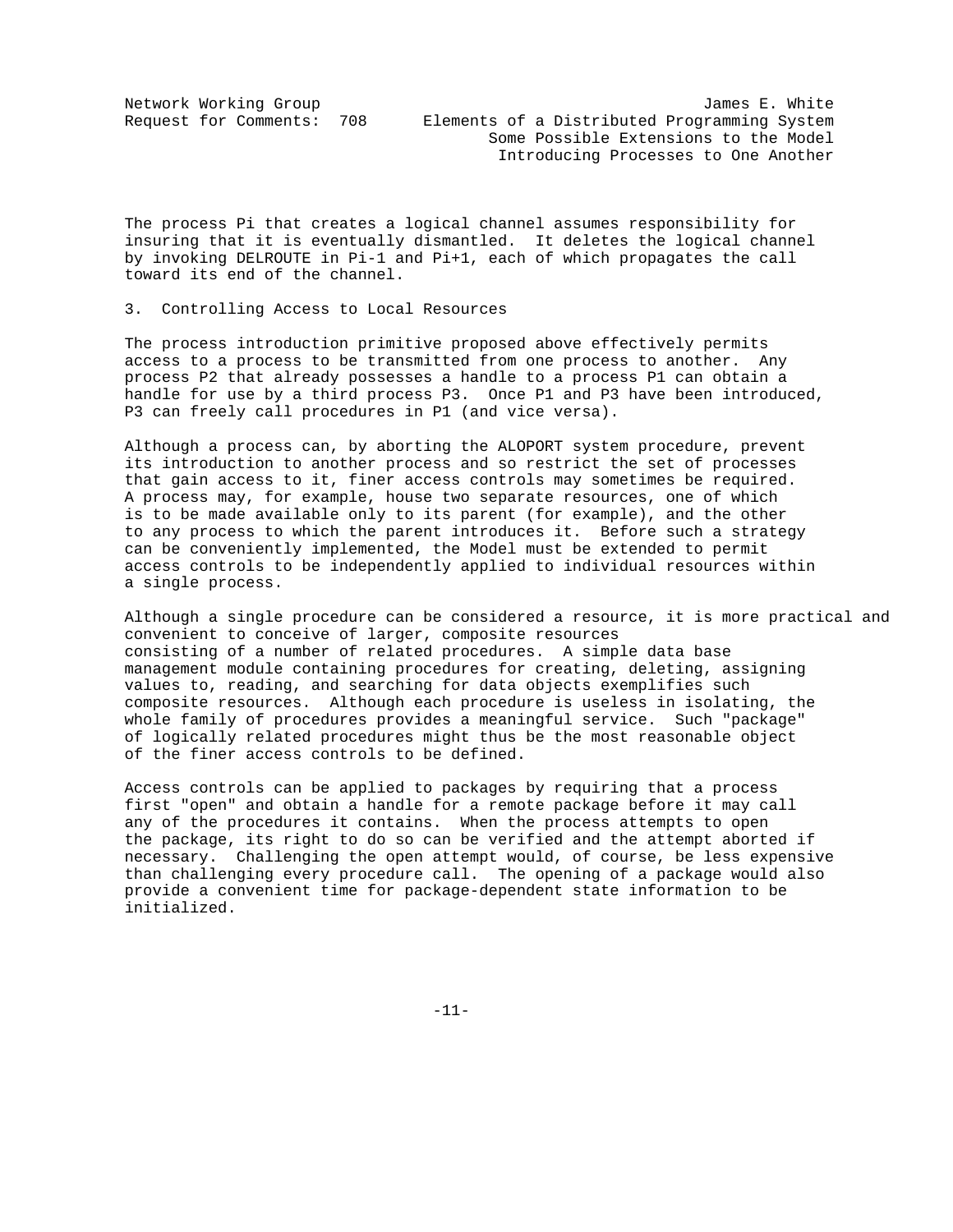Network Working Group James E. White Request for Comments: 708 Elements of a Distributed Programming System Some Possible Extensions to the Model Controlling Access to Local Resources

Adding to the Protocol the following pair of system procedures enables the environment to open and close packages within another process. For efficiency, these procedures manipulate an arbitrary number of packages in a single transaction.

### OPNPACKAGE (packages -> pkhs) LISTofCHARSTRs LISTofINDEXs CLSPACKAGE (pkhs) (as above)

The first procedure opens and returns "package handles PKHS" for the specified PACKAGES; the second closes one or more packages and releases the handles PKHS previously obtained for them.

Besides incorporating these two new system procedures, the Protocol must further require that a package handle accompany the procedure name in every CALL message (an EMPTY handle perhaps designating a system procedure). Note that this requirement has the side effect of making the package the domain within which procedure names must be unique.

The system procedures described above enable the environment to make available to its applications program, primitives that have calling sequences similar to those of the corresponding system procedures but which accept the process handle of the target process as an additional argument. Their implementation requires only that the environment identify the remote process from its internal tables and invoke OPNPACKAGE or CLSPACKAGE in that process.

4. Standardizing Access to Global Variables

Conventional systems often maintain global "variables" that can be accessed by modules throughout the system. Such variables are typically manipulated using primitives of the form:

- (1) Return the current value of V.
- (2) Replace the current contents of V with a new value.

These primitives are either provided as language constructs or implemented by specialized procedures. The former approach encourages uniform treatment of all variables within the system.

Those distributed systems that maintain remotely-accessible variables must also select a strategy for implementing the required access primitives. While such primitives can, of course, be implemented as specialized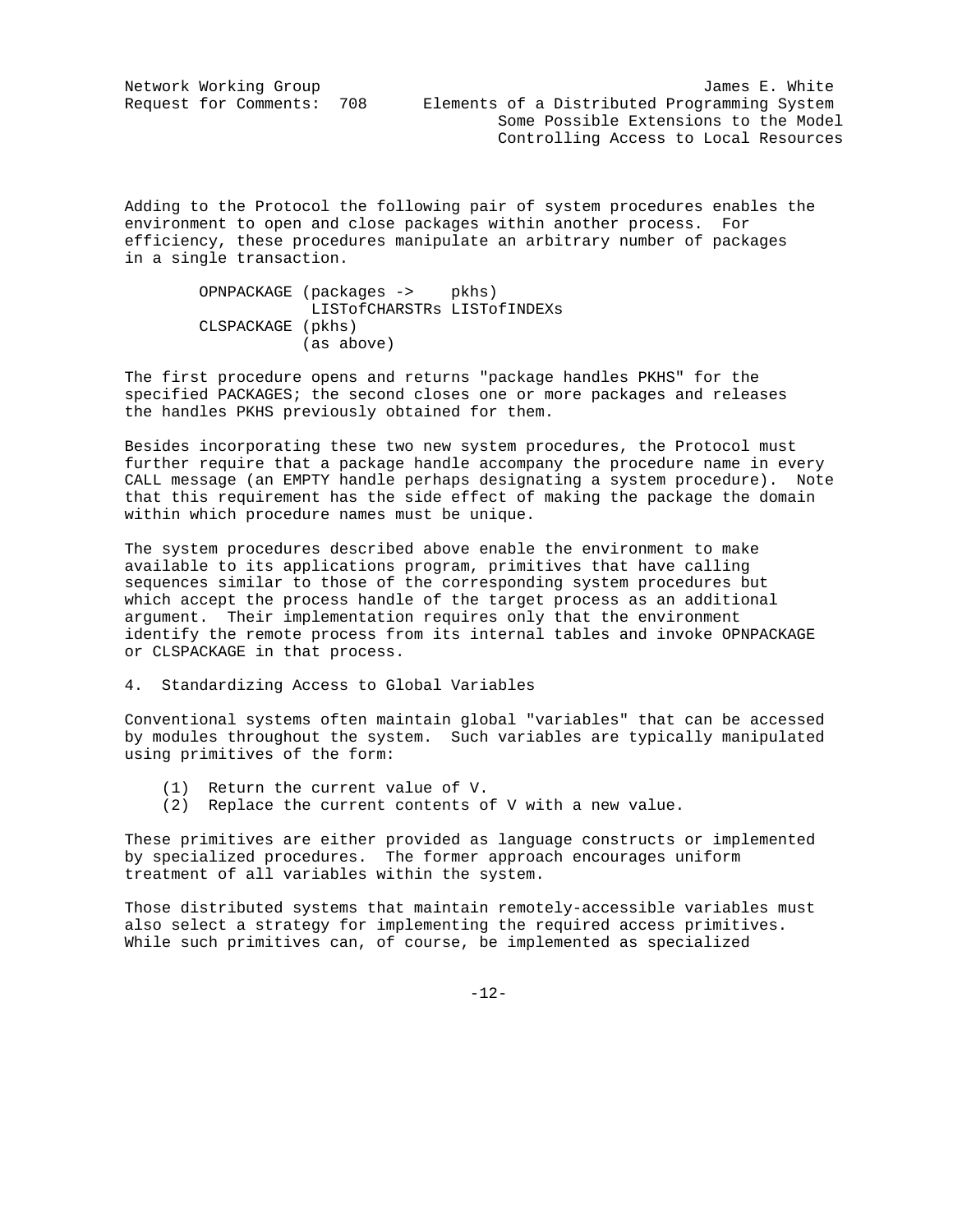Network Working Group James E. White Request for Comments: 708 Elements of a Distributed Programming System Some Possible Extensions to the Model Standardizing Access to Global Variables

applications procedures, adding to the Protocol the following new system procedures insures a uniform run-time access mechanism:

> RDVARIABLE (pkh, variable -> value) INDEX CHARSTR any WRVARIABLE (pkh, variable, value) INDEX CHARSTR any

These procedures effectively define variables as named data objects modeled from PCP data types, and suggest that they be clustered in packages with related procedures. The system procedures return and specify, respectively, the VALUE of the VARIABLE whose name and package handle PKH are specified.

These new procedures enable the environment to make available its applications program, primitives that have calling sequences similar to those of the corresponding system procedures but which accept the process handle of the target process as an additional argument. These primitives provide a basis upon which a suitably modified compiler can reestablish the compile-time uniformity that characterizes the manipulation of variables in conventional programming environments. Their implementation requires only that the local environment identify the remote process from its internal tables and invoke RDVARIABLE or WRVARIABLE in that process.

Most variables will restrict the range of data types and values that may be assigned to them; some may even be read-only. But because they are modeled using PCP data types, their values can, in principle, be arbitrarily complex (for example, a LIST of LISTS) and the programmer may sometimes wish to manipulate only a single element of the variable (or, if the element is itself a LIST, just one of its elements; and so on, to arbitrary depth).

Adding the following argument to their calling sequences extends the system procedures proposed above to optionally manipulate a single element of a variable's composite value:

> substructure (LISTofINDEXs)

At successive levels of the value's tree structure, the INDEX of the desired element is identified; the resulting list of indices identifies the SUBSTRUCTURE whose value is to be returned or replaced.

-13-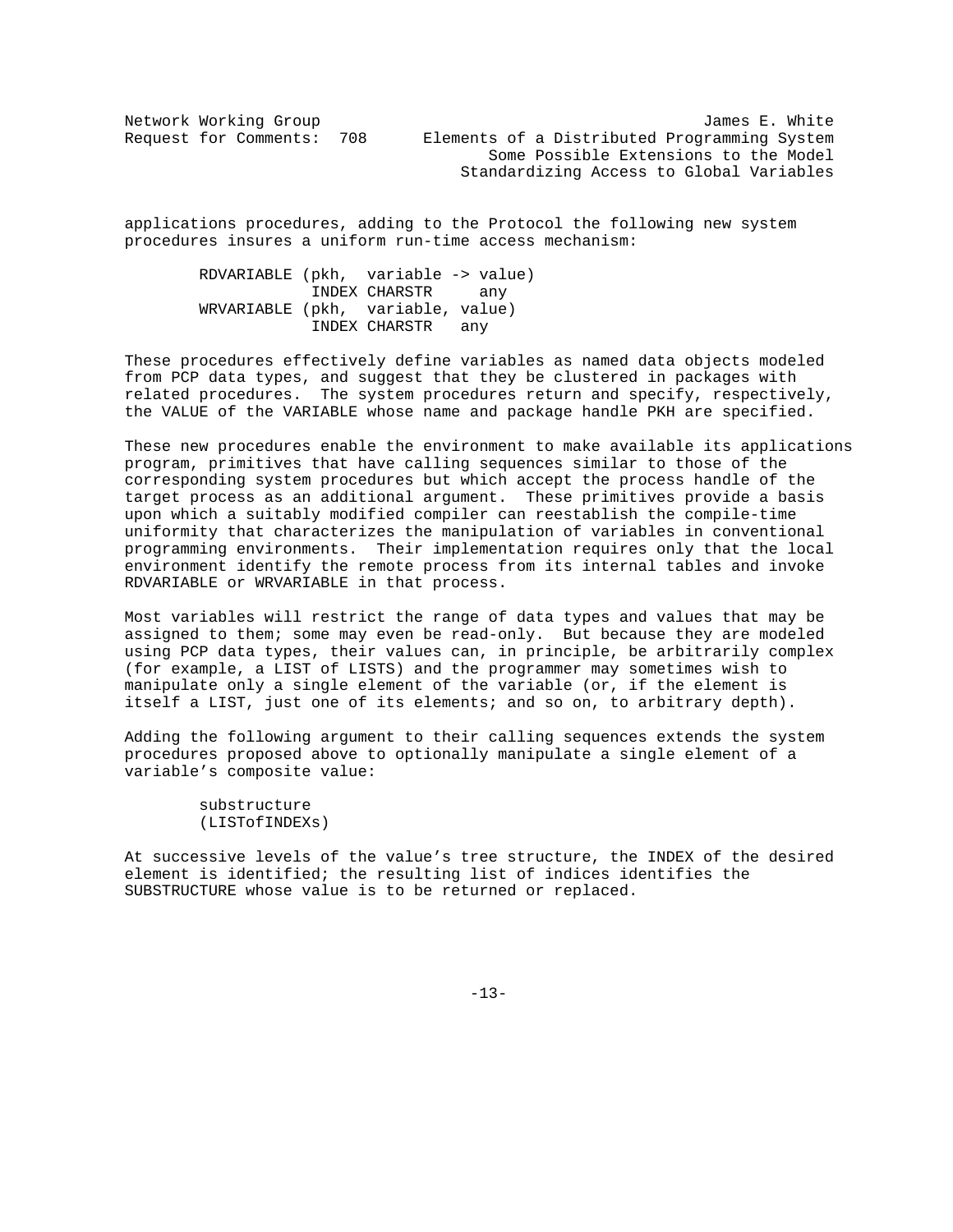| Network Working Group     | James E. White                               |
|---------------------------|----------------------------------------------|
| Request for Comments: 708 | Elements of a Distributed Programming System |
|                           | Some Possible Extensions to the Model        |
|                           | Routing Parameters Between Procedures        |

#### 5. Routing Parameters Between Procedures

In conventional programming systems, the results of procedures are used in a variety of ways, depending upon the context of the calls made upon them. A result may, for example:

- (1) Provide the basis for a branch decision within the calling program.
- (2) Become an argument to a subsequent procedure call.
- (3) Be ignored and thus effectively discarded.

At run-time, the knowledge of a result's intended use usually lies solely within the calling program, which examines the results, passes it to a second procedure, or ignores it as it chooses.

In a distributed system, the transportation of results from callee to caller, carried out by means of one of more inter-process messages, can be an expensive operation, especially when the results are large. Data movement can be reduced in Cases 2 and 3 above by extending the Model to permit the intended disposition of each procedure result to be made known in advance to the callee's environment. In Case 2, provided both callees reside within the same process, the result can be held at its source and later locally supplied to the next procedure. In Case 3, the result can be discarded at its source (perhaps not even computed), rather than sent and discarded at its destination.

### 5.1 Specifying Parameters Indirectly

Variables offer potential for the eliminating the inefficiencies involved in Case 2 above by providing a place within the callees' process where results generated by one procedure can be held until required by another. The Protocol can be extended to permit variables to be used in this way by allowing the caller of any procedure to include optional "argument- and result-list mask" like the following as additional parameters of the CALL message:

A parameter list mask would permit each parameter to be transmitted either directly, via the parameter list, or indirectly via a VARIABLE within the callee's process. Thus each element of the mask specifies how the callee's

-14-

parameter list mask [LIST variable, ...)] [CHARSTR]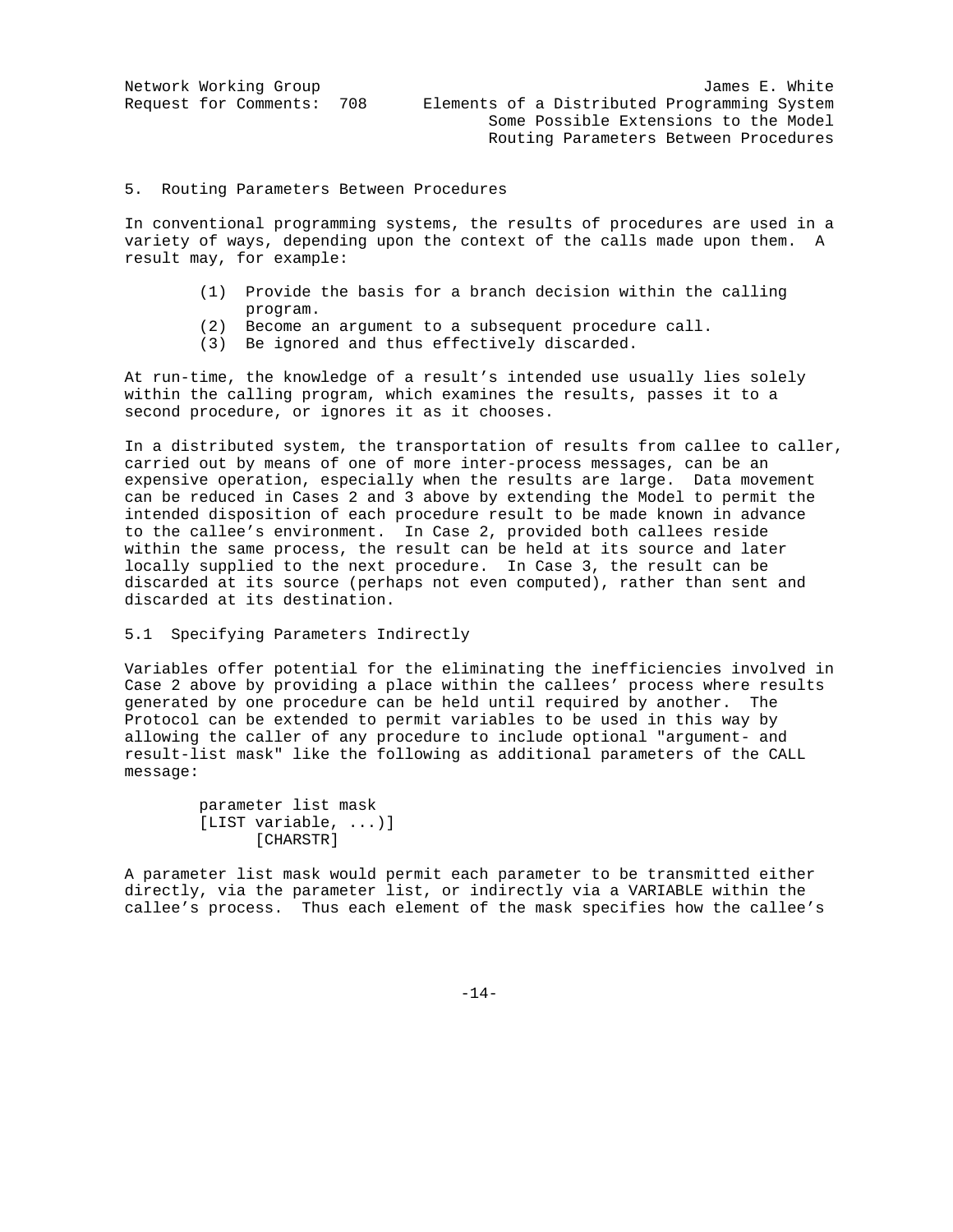| Network Working Group     | James E. White                               |
|---------------------------|----------------------------------------------|
| Request for Comments: 708 | Elements of a Distributed Programming System |
|                           | Some Possible Extensions to the Model        |
|                           | Routing Parameters Between Procedures        |

environment is to obtain or dispose of the corresponding parameter. To supply the result of one procedure as an argument to another, the caller need only then appropriately set corresponding elements of the result and argument list masks in the first and second calls, respectively. The result list mask should be ignored if the procedure fails, and the error number and diagnostic message returned directly to the caller.

5.2 Providing Scratch Variables for Parameter Routing

Although each applications program could provide variables for use as described above, a more economical approach is to extend the Model to permit special "scratch variables," maintained by the environment without assistance from its applications program, to be created and deleted as necessary at run-time. Adding to the Protocol the following pair of system procedures enables the local environment to create and delete such variables in a remote process:

 CRTVARIABLE (variable, value) CHARSTR any DELVARIABLE (variable) CHARSTR

These procedures create and delete the specified VARIABLE, respectively. CRTVARIABLE also assigns an initial VALUE to the newly-created variable.

These new procedures enable the environment to make available to its applications program, primitives that have calling sequences similar to those of the corresponding system procedures but which accept the process handle of the target process as an additional argument. Their implementation required only that the environment identify the remote process from its internal tables and invoke CRTVARIABLE or DELVARIABLE in that process.

#### 5.3 Discarding Results

The inefficiencies that result in Case 3 above are conveniently eliminated by allowing the caller to identify via the result list mask (for example, via a zero-length CHARSTR) that a result will be ignored and therefore need not be returned to the caller.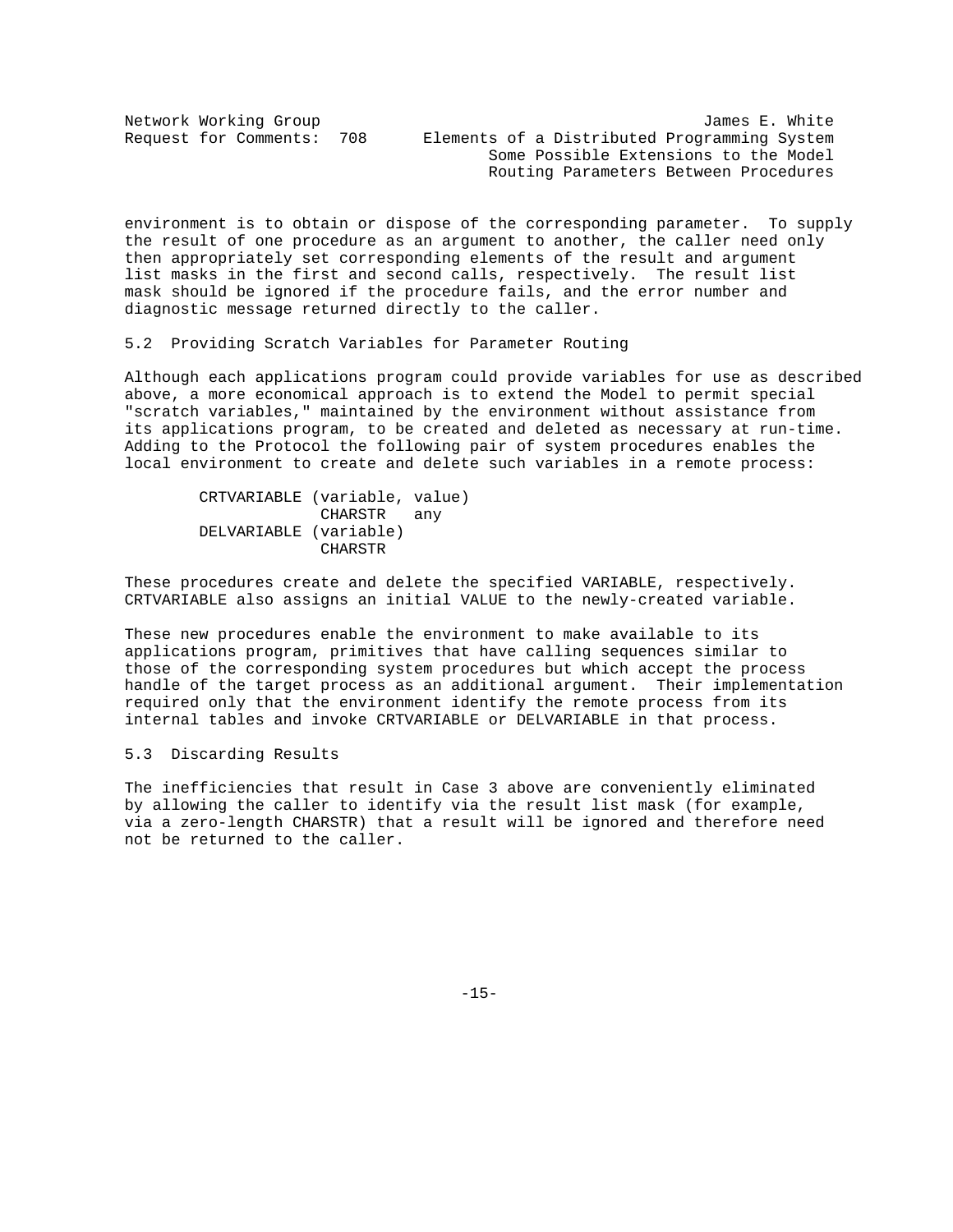Network Working Group James E. White Request for Comments: 708 Elements of a Distributed Programming System Some Possible Extensions to the Model Supporting a Richer Spectrum of Control Transfers

6. Supporting a Richer Spectrum of Control Transfers

As currently defined by the Model, a procedure call is a simple two-stage dialog in which the caller first describes the operation it wishes performed and the callee, after performing the operation, reports its outcome. Although this simple dialog form is sufficient to conveniently implement a large class of distributed systems, more complex forms are sometimes required. The Model can be extended to admit a variety of more powerful dialog forms, of which the four described below are examples.

6.1 Transferring Control Between Caller and Callee

Many conventional programming systems permit caller and callee to exchange control any number of times before the callee returns. Such "coroutine linkages" provide a means, for example, by which the callee can obtain help with a problem that it has encountered or deliver the results of one suboperation and obtain the arguments for the next.

Adding to the Protocol the following system procedure, whose invocation relinquishes control of another, previously initiated procedure, enables the environment to effect a coroutine linkage between caller and callee:

> TAKEPROCEDURE (tid, yourtid, parameters) INDEX BOOLEAN LIST

Its arguments include the identifier TID of the affected transaction, an indication YOURTID of from whose name space the identifier was assigned (that is, whether the process relinquishing control is the caller or callee), and PARAMETERS provided by the procedure surrendering control. By exploiting an existing provision of the Protocol (that is, by declining acknowledgment of its calls to TAKEPROCEDURE) the invoking environment can effect the control transfer with a single inter-process message.

The addition of this new procedure to the Protocol enables the environment to provide the following new primitive to its applications program:

> LINKPROCEDURE (tid, arguments -> outcome, results) INDEX LIST [BOOLEAN] LIST

-16-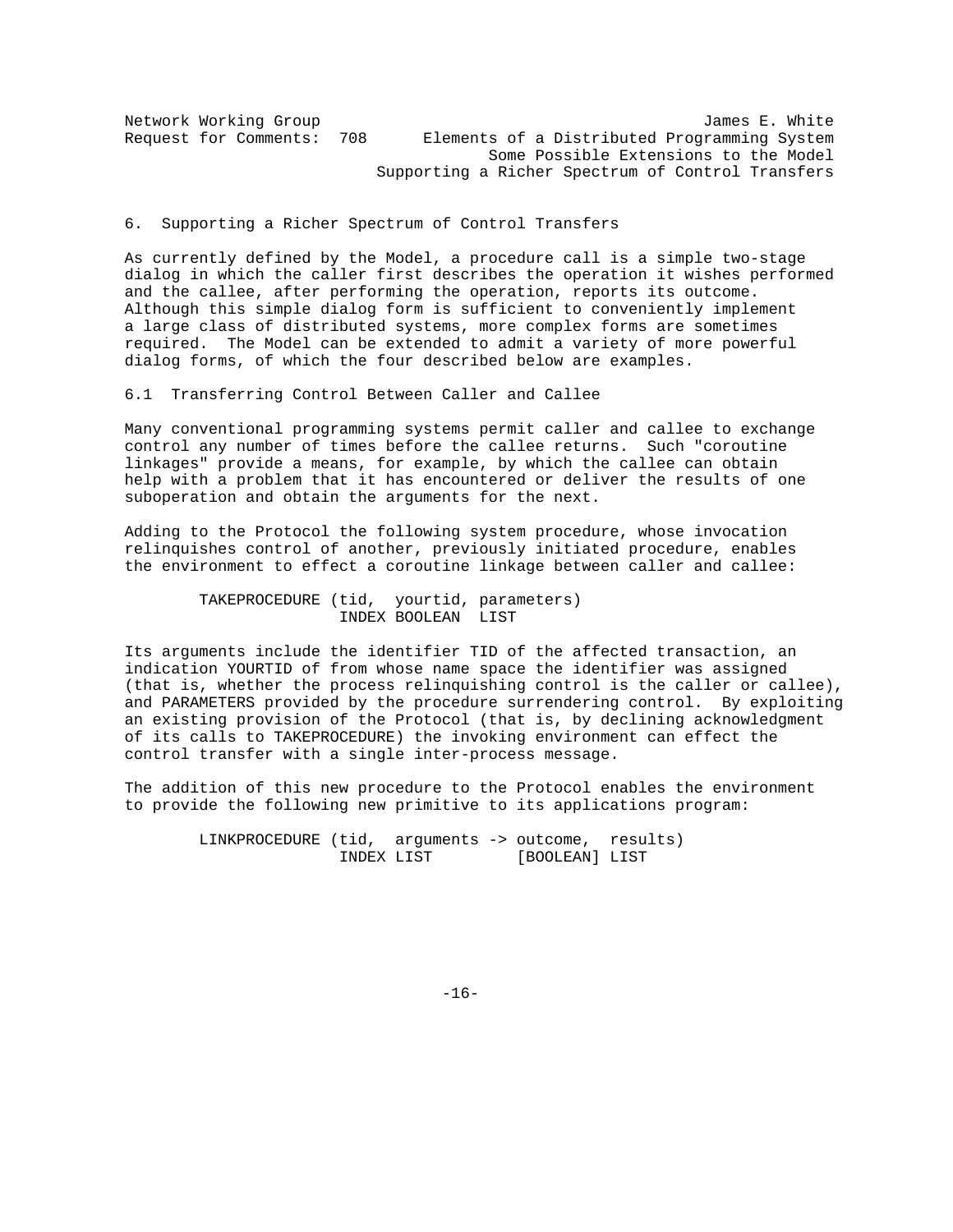Network Working Group James E. White Request for Comments: 708 Elements of a Distributed Programming System Some Possible Extensions to the Model Supporting a Richer Spectrum of Control Transfers

This primitive assumes that the CALLPROCEDURE primitive is also modified to return the pertinent transaction identifier should the callee initiate a coroutine linkage rather than return. Invocation of LINKPROCEDURE then continues the dialog by supplying ARGUMENTS and returning control to the remote procedure, and then awaiting the next transfer of control and the RESULTS that accompany it. If the remote procedure then returns, rather than initiating another coroutine linkage, the primitive reports its OUTCOME and invalidates the transaction identifier.

While this primitive blocks the applications program until the remoter procedure relinquishes control, a variant that simply initiates the coroutine linkage and allows the applications program to collect the outcome and results in a second operation can also be provided.

6.2 Signaling the Caller/Callee

A monolog is often more appropriate than the dialog initiated by a coroutine linkage. The caller or callee might wish, for example, to report an event it has detected or send large parameters piecemeal to minimize buffering requirements. Since no return parameters are required in such cases, the initiating procedure need only "signal" its partner, while retaining control of the call.

Adding to the Protocol the following system procedure extends the Model to support signals and enables the environment to transmit parameters to or from another, previously initiated procedure without relinquishing control of the call:

> SGNLPROCEDURE (tid, yourtid, parameters) INDEX BOOLEAN LIST

Like the TAKEPROCEDURE procedure already described, its arguments include the identifier TID of the affected transaction, an indication YOURTID of from whose name space the identifier was assigned, and the PARAMETERS themselves.

This new procedure enables the environment to make available to its applications program a primitive that has a calling sequence similar to that of the system procedure but which does not require YOURTID as an argument. Its implementation requires only that the environment identify the remote process via its internal tables and invoke SGNLPROCEDURE in that process.

-17-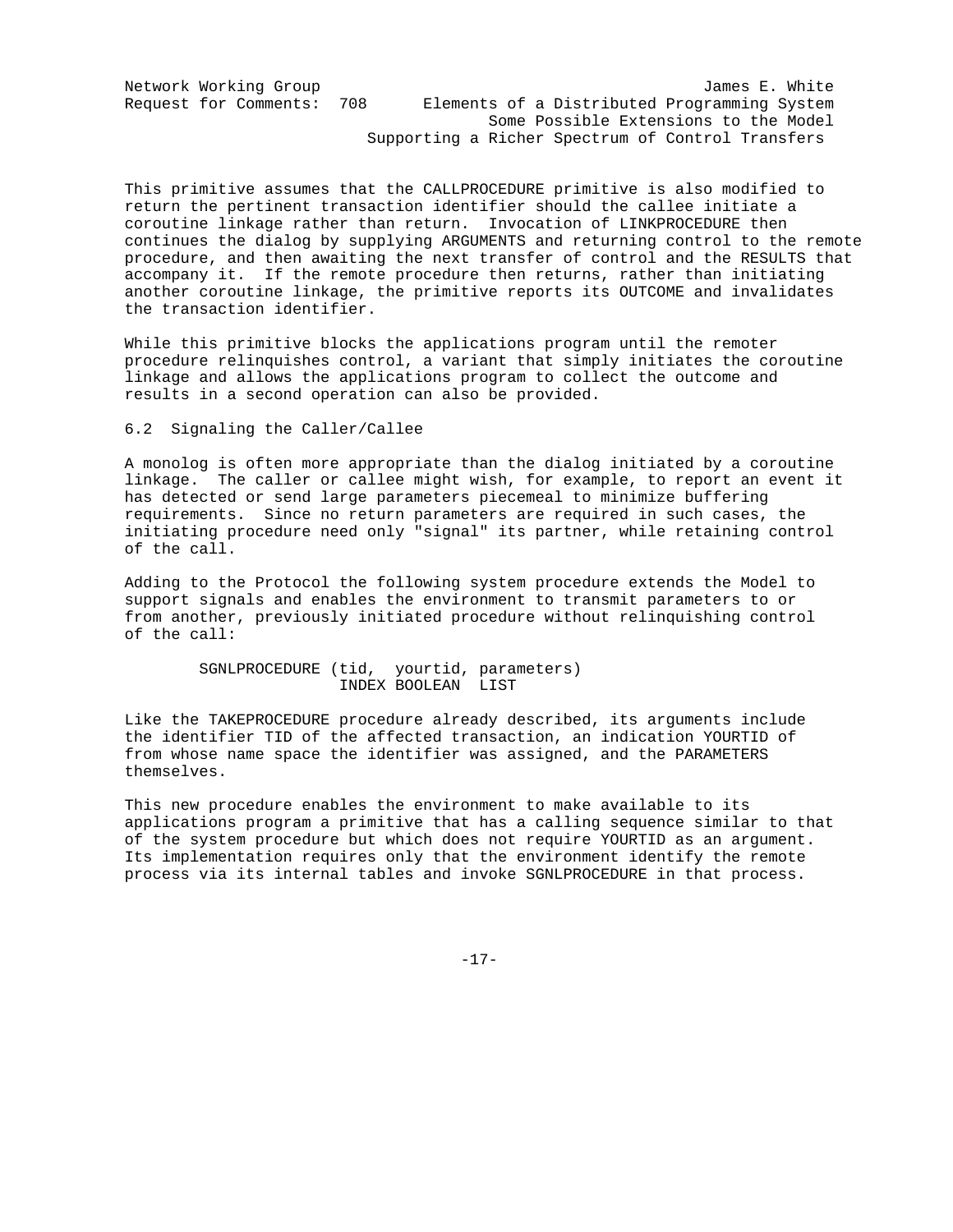Network Working Group James E. White Request for Comments: 708 Elements of a Distributed Programming System Some Possible Extensions to the Model Supporting a Richer Spectrum of Control Transfers

By requesting the acknowledgment of each call to SGNLPROCEDURE and, if necessary, delaying subsequent calls affecting the same transaction until the acknowledgment arrives, the invoking environment effects a crude form of flow control and so prevents the remote process' buffers from being overrun.

#### 6.3 Soliciting Help from Superiors

As in conventional programming systems, remotely callable procedures within a distributed system will sometimes call upon others to carry out portions of their task. Each procedure along the "thread of control" resulting from such nested calls is, in a sense, responsible to not only its immediate caller but also to all those procedures that lie above it along the control thread. To properly discharge its responsibilities, a procedure must sometimes communicate with these "superiors."

Occasionally a procedure reaches a point in its execution beyond which it cannot proceed without external assistance. It might, for example, require additional resources or further direction from the human user upon whose behalf it is executing. Before reaching this impasse, the procedure may have invested considerable real and/or processing time that will be lost if it aborts.

Adding to the Protocol the following system procedure minimizes such inefficiencies by enabling the environment to solicit help from a callee's superiors:

> HELPPROCEDURE (tid, number, information -> solution) INDEX INDEX any any

Its arguments include the identifier TID of the affected transaction (the direction of the control transfer being implicit in this case), a NUMBER identifying the problem encountered, and arbitrary supplementary INFORMATION.

The primitive that this new procedure enables the environment to provide its applications program has an identical calling sequence. Its implementation requires only that the environment identify the remote process from its internal tables and invoke HELPPROCEDURE in that process.

The search for help begins with invocation of HELPPROCEDURE in the caller's environment. If the caller understands the problem (that is, recognizes

-18-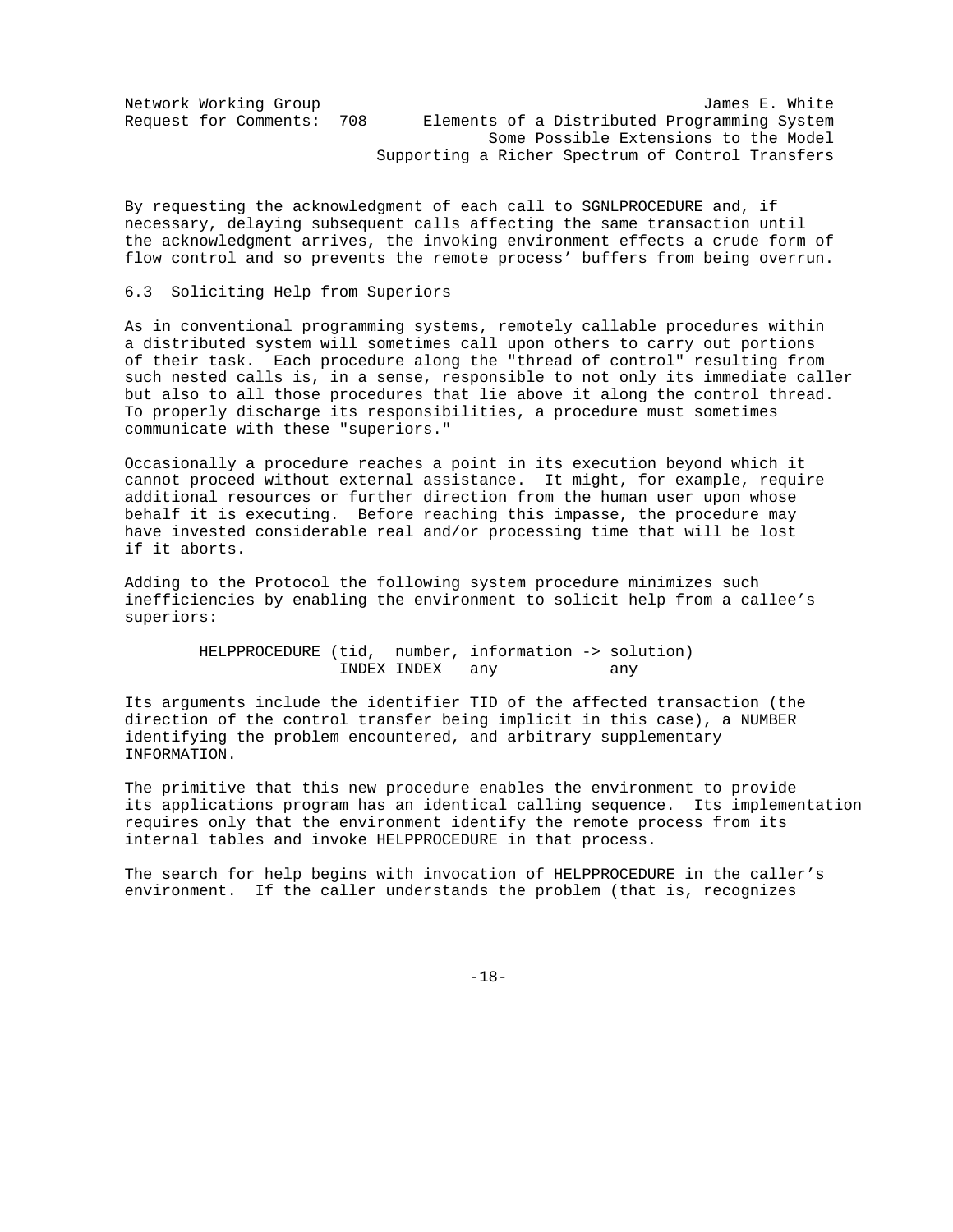Network Working Group<br>Request for Comments: 708 Elements of a Distributed Programming Model Elements of a Distributed Programming Model Supporting a Richer Spectrum of Control Transfers

its number) and is able to solve it, HELPPROCEDURE will simply return whatever SOLUTION information the caller provides. Otherwise, HELPPROCEDURE must give the next superior an opportunity to respond by calling itself recursively in that process. The search terminates as soon as a superior responds positively or when the end of the control thread is reached. In the latter case, each of the nested HELPPROCEDURE procedures returns unsuccessfully to indicate to its caller that the search failed.

6.4 Reporting an Event to Superiors

A procedure sometimes witnesses or causes an event of which its superiors should be made aware (for example, the start or completion of some major step in the procedure's execution). Adding to the Protocol the following system procedure enables the environment to notify a callee's superiors of an arbitrary event:

 NOTEPROCEDURE (tid, number, information) INDEX INDEX any

Like HELPPROCEDURE, its arguments include the identifier TID of the transaction it affects, a NUMBER identifying the event being reports, and arbitrary supplementary INFORMATION.

The primitive that this new procedure enables the environment to provide its applications program has an identical calling sequence. Its implementation requires only that the environment identify the remote process from its internal tables and invoke NOTEPROCEDURE in that process.

By requesting acknowledgment of each call to NOTEPROCEDURE and, if necessary, delaying subsequent calls that affect that transaction until the acknowledgment arrives, the invoking environment effects a crude form of flow control and so prevents the remote process' buffers from being overrun.

Notification of the procedure's superiors begins with invocation of NOTEPROCEDURE in the caller's process and works its way recursively up the thread of control until the top is reached.

-19-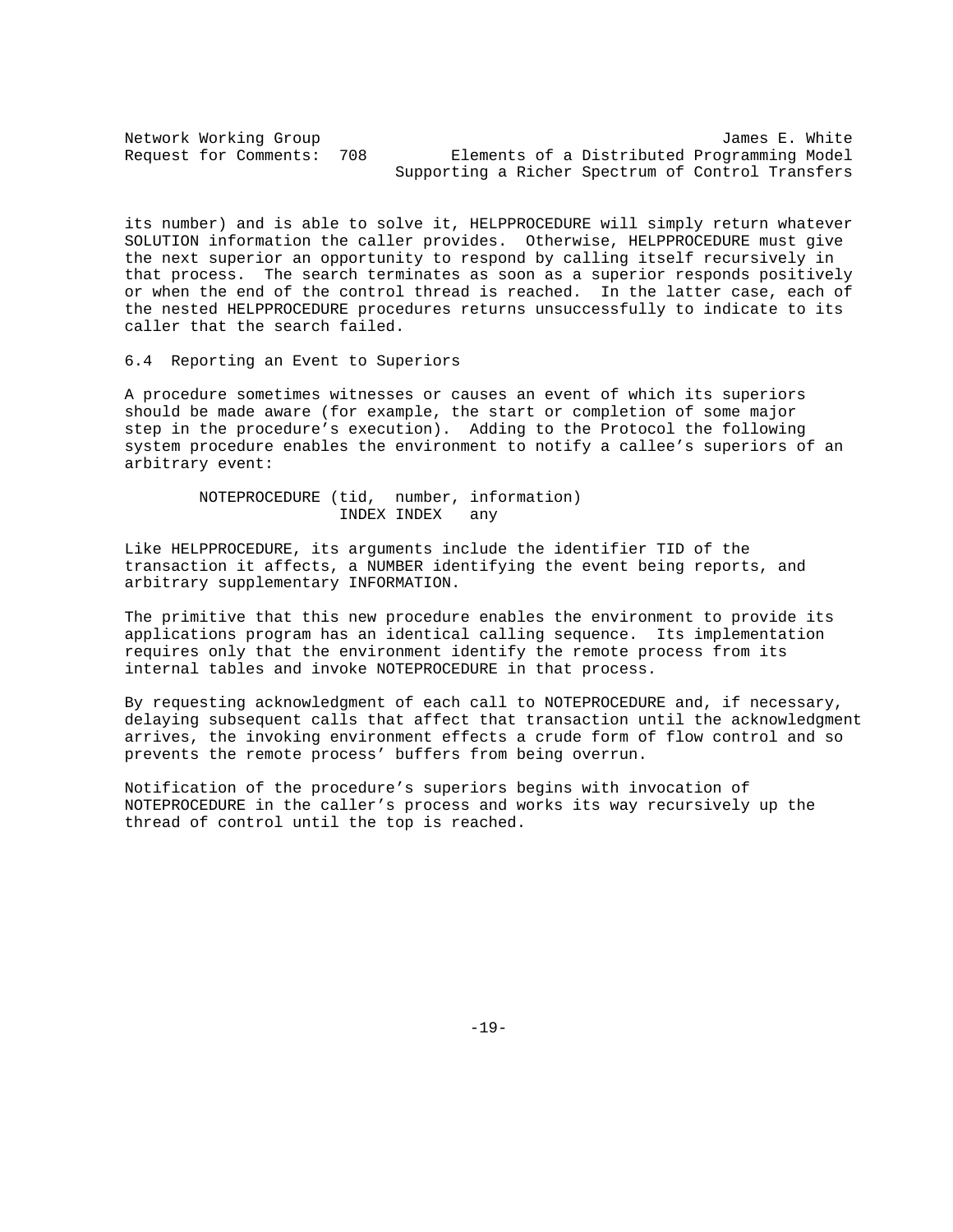Network Working Group James E. White Request for Comments: 708 Elements of a Distributed Programming System Some Possible Extensions to the Model Aborting Executing Procedures

#### 7. Aborting Executing Procedures

Conventional systems that accept commands from the user sometimes permit him to cancel an executing command issued inadvertently or with erroneous parameters, or one for whose completion he cannot wait. This ability is particularly important when the command (for example, one that compiles a source file) has a significant execution time. In a distributed system, the execution of such a command may involve the invocation of one or more remote procedures. Its cancellation, therefore, requires the abortion of any outstanding remote procedure calls.

Adding to the Protocol the following system procedure provides the basis for a command cancellation facility by enabling the environment to abort another, previously invoked procedure:

```
 ABRTPROCEDURE (tid)
                INDEX
```
Its sole argument is the identified TID of the transaction it affects.

The primitive that this new procedure enables the environment to make available to the applications program has an identical calling sequence. Its implementation requires only that the local environment identify the remote process from its internal tables and invoke ABRTPROCEDURE in that process.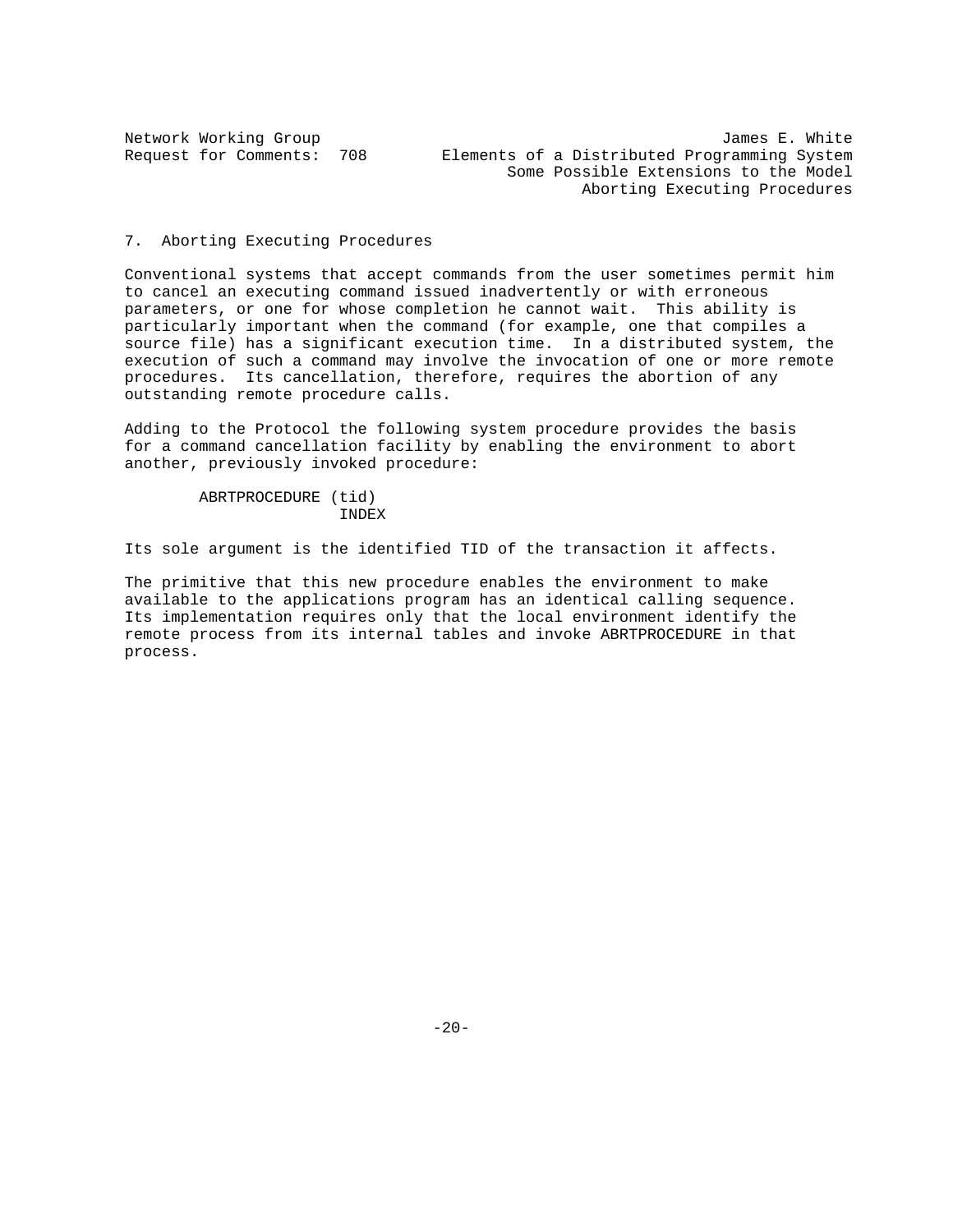Network Working Group James E. White Request for Comments: 708 Elements of a Distributed Programming System Conclusions

### CONCLUSION

The EXPANDED Protocol and Model that result from the extensions proposed in the present paper are summarized in Appendixes B and C, respectively. Needless to say, many additional forms and aspects of process interaction, of which Appendix D suggests a few, remain to be explored. Nevertheless, the primitives already made available by the run-time environment provide the applications programmer with a powerful and coherent set of tools for constructing distributed systems.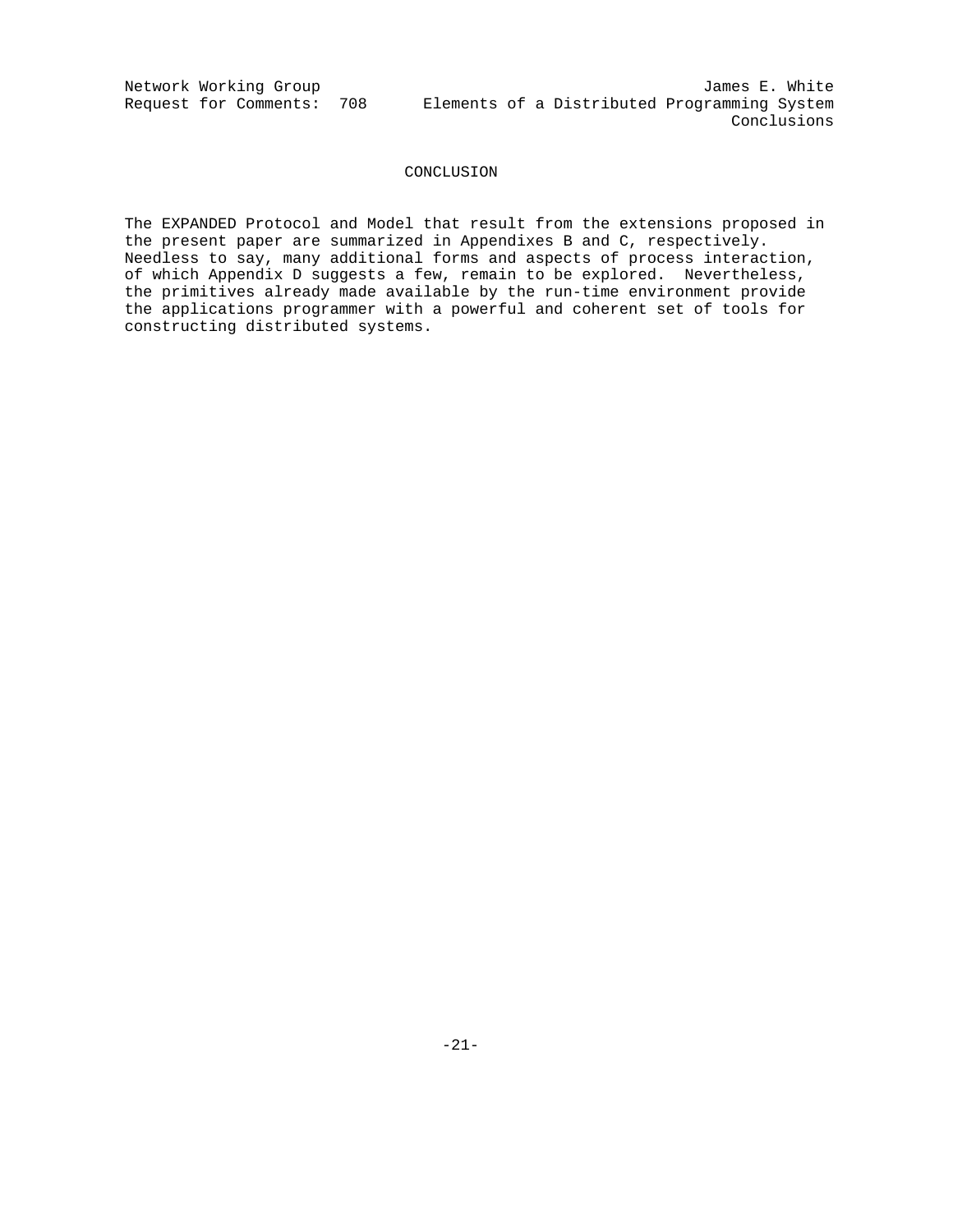Network Working Group James E. White Request for Comments: 708 Elements of a Distributed Programming System Acknowledgments

#### ACKNOWLEDGMENTS

Many individuals within both SRI's Augmentation Research Center (ARC) and the larger ARPANET community have contributed their time and ideas to the development of the Protocol and Model described in this and its companion paper. The contributions of the following individuals are expressly acknowledged: Dick Watson, Jon Postel, Charles Irby, Ken Victor, Dave Maynard, Larry Garlick of ARC; and Bob Thomas and Rick Schantz of Bolt, Beranek and Newman, Inc.

ARC has been working toward a high-level framework for network-based distributed systems for a number of years now [2]. The particular Protocol and Model result from research begun by ARC in July of 1974. This research included developing the Model; designing and documenting, and implementing a prototype run-time environment for a particular machine [4, 5], specifically a PDP-10 running the Tenex operating system developed by Bolt, Beranek and Newman, Inc. [6]. Three design iterations were carried out during a 12-month period and the resulting specification implemented for Tenex. The Tenex RTE provides a superset of the capabilities proposed in this paper.

The work reported here was supported by the Advanced Research Project Agency of the Department of Defense, and by the Rome Air Development Center of the Air Force.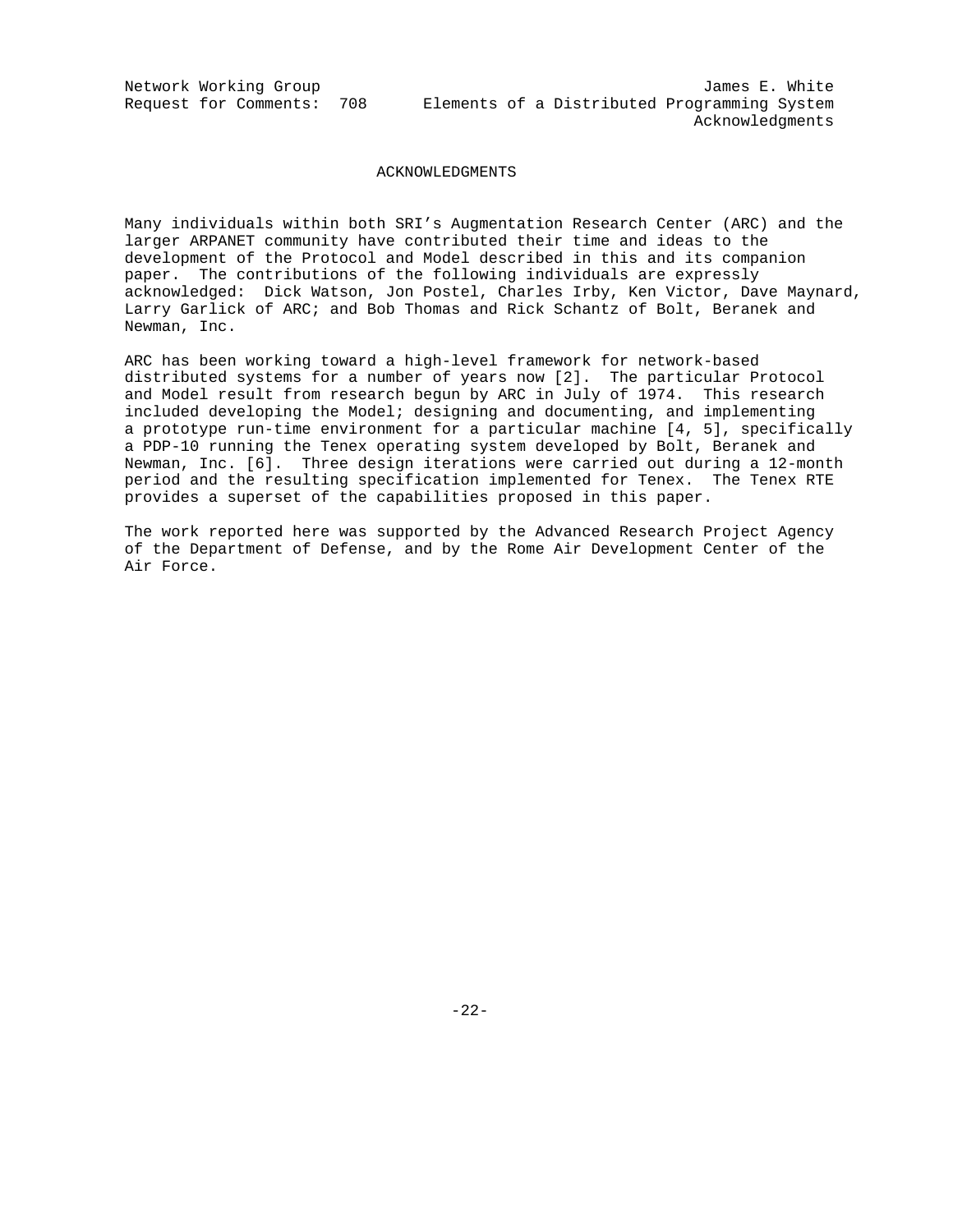Network Working Group 30 and 1999 and 1999 and 1999 and 1999 and 1999 and 1999 and 1999 and 1999 and 1999 and 1 Request for Comments: 708 Elements of a Distributed Programming System Appendix A: Transmission Formats for PCP Data Objects

#### APPENDIX A

## TRANSMISSION FORMATS FOR PCP DATA OBJECTS

Data objects must be encoded in a standard transmission format before they can be sent from one process to another via the Protocol. An effective strategy is to define several formats and select the most appropriate one at run-time, adding to the Protocol a mechanism for format negotiation. Format negotiation would be another responsibility of the environment and could thus be made completely invisible to the applications program.

Suggested below are two transmission formats. The first is a 36-bit binary format for use between 36-bit machines, the second an 8-bit binary, "universal" format for use between dissimilar machines. Data objects are fully typed in each format to enable the environment to automatically decode and internalize incoming parameters should it be desired to provide this service to the applications program.

PCPB36, For Use Between 36-Bit Machines

|                      | Bits 0-13 Unused (zero)                         |
|----------------------|-------------------------------------------------|
| Bits 14-17 Data type |                                                 |
|                      | $EMPTY = 1 INTEGR = 4 LIST = 7$                 |
|                      | $BOOLEAN = 2$ BITSTR = 5                        |
|                      | $INDEX$ -3 CHARSTR=6                            |
|                      | Bits 18-20 Unused (zero)                        |
|                      | Bits 21-35 Value or length N                    |
|                      | EMPTY unused (zero)                             |
| BOOLEAN              | 14 zero-bits + 1-bit value (TRUE= $1/FALSE=0$ ) |
|                      | INDEX unsigned value                            |
|                      | INTEGER unused (zero)                           |
| BITSTR               | unsigned bit count N                            |
| CHARSTR              | unsigned character count N                      |
| LIST                 | unsigned element count N                        |
| Bits 36- Value       |                                                 |
|                      | EMPTY unused (nonexistent)                      |
|                      | BOOLEAN unused (nonexistent)                    |
| INDEX                | unused (nonexistent)                            |
| INTEGER              | two's complement full-word value                |
| BITSTR               | bit string + zero padding to word boundary      |
| CHARSTR              | ASCII string + zero padding to word boundary    |
|                      | LIST element data objects                       |

-23-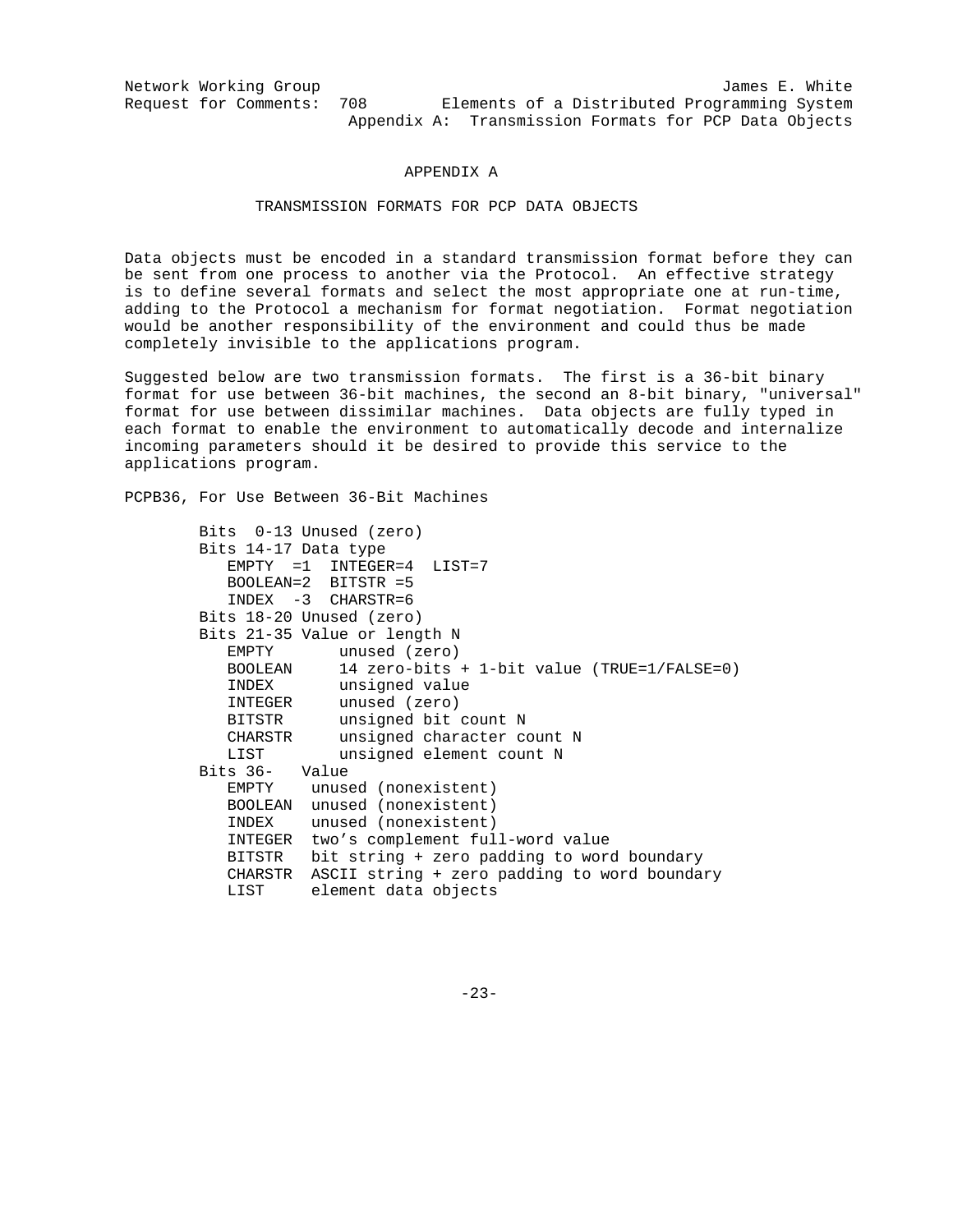Network Working  $J$  and  $J$  and  $J$  and  $J$  and  $J$  and  $J$  and  $J$  and  $J$  and  $J$  and  $J$  and  $J$  and  $J$  and  $J$  and  $J$  and  $J$  and  $J$  and  $J$  and  $J$  and  $J$  and  $J$  and  $J$  and  $J$  and  $J$  and  $J$  and  $J$  and  $J$  an Request for Comments: 708 Elements of a Distributed Programming System Appendix A: Transmission Formats for PCP Data Objects

PCPB8, For Use Between Dissimilar Machines

```
 Byte 0 Data type
         EMPTY =1 INTEGER=4 LIST=7
         BOOLEAN=2 BITSTR =5
         INDEX =3 CHARSTR=6
     Bytes 1- Value<br>EMPTY unu
EMPTY unused (nonexistent)
                  7 zero-bits + 1-bit value (TRUE=1/FALSE=0
INDEX 2 byte unsigned value
INTEGER 4-type two's complement value
         BITSTR 2-byte unsigned bit count N + bit string
                   + zero padding to byte boundary
         CHARSTR 2-byte unsigned character count N + ASCII string
         LIST 2-byte element count N + element data objects
```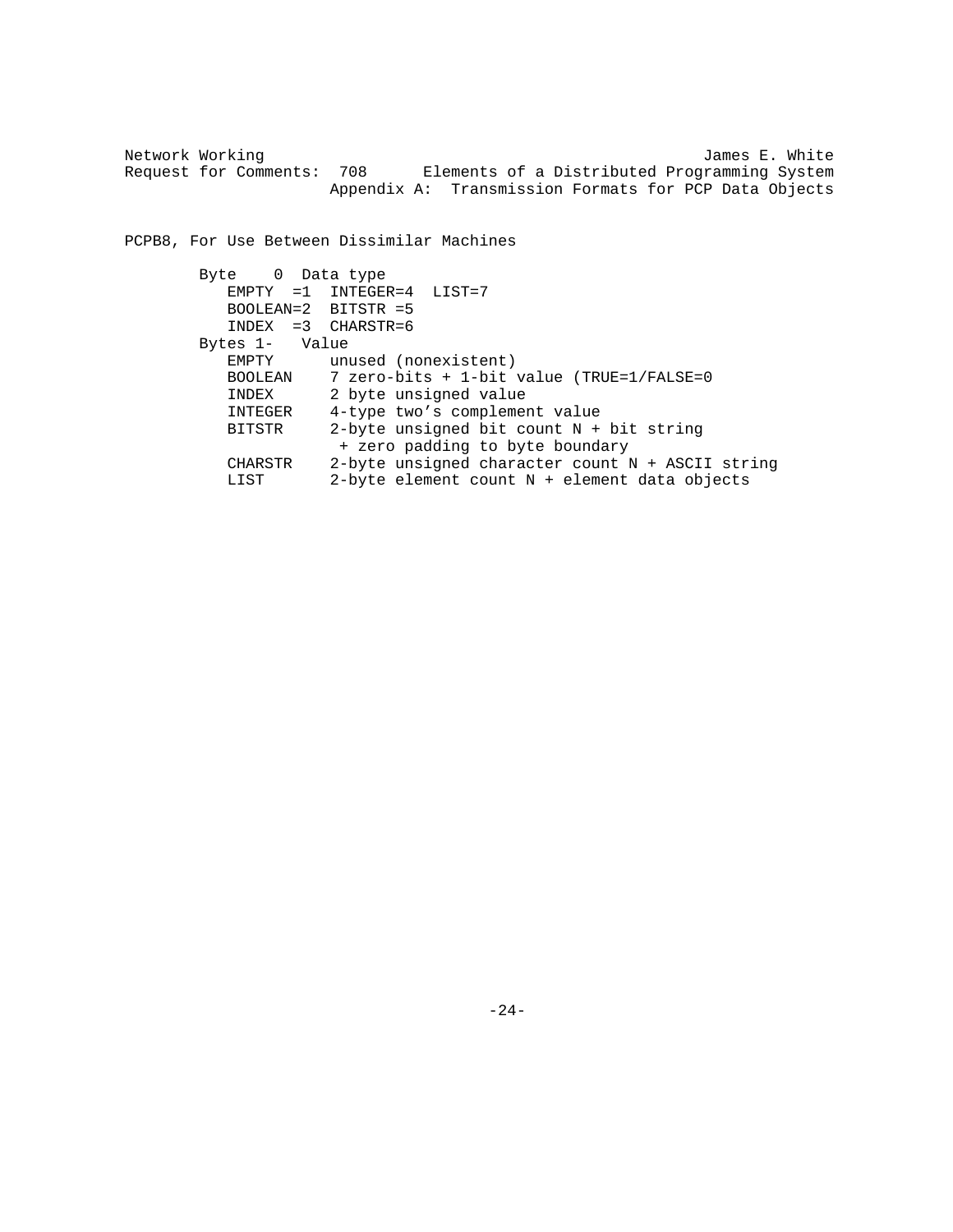Network Working Group<br>Request for Comments: 708 Elements of a Distributed Programming System Elements of a Distributed Programming System Appendix B: The Expanded Procedure Call Protocol

#### APPENDIX B

### THE EXPANDED PROCEDURE CALL PROTOCOL

The Protocol that results from the extensions proposed in this paper is summarized below. The reader should note the concise syntactic description made possible by the underlying notion of PCP data types.

Parameter list masks have been included not only as additional parameters of the CALL message, as proposed in the paper, but as arguments of the TAKEPROCEDURE and SGNLPROCEDURE system procedures as well. Throughout the Protocol description, "MASK" is shorthand for:

[LIST (variable [CHARSTR], ...)]

Messages

| LIST (route INDEX, opcode INDEX CALL=1, tid [INDEX], |
|------------------------------------------------------|
| pkh [INDEX], procedure CHARSTR, arguments LIST,      |
| argumentlistmask MASK, resultlistmask MASK)          |
| LIST (route INDEX, opcode INDEX RETURN=2, tid INDEX, |
| outcome BOOLEAN, results LIST)                       |

 If OUTCOME is FALSE RESULTS is LIST (error INDEX, diagnostic CHARSTR)

Process-Related System Procedures

|          | INIPROCESS (program CHARSTR,                       |
|----------|----------------------------------------------------|
|          | credentials LIST (error CHARSTR, password CHARSTR, |
|          | account CHARSTR))                                  |
| ALOPORT  | (-> ph INDEX, computer CHARSTR, port)              |
| CNNPORT  | (ph INDEX, computer CHARSTR, port)                 |
| DCNPORT  | $(\text{ph} \text{INDEX})$                         |
| CRTROUTE | (mycode INDEX, oldcode [INDEX]                     |
|          | -> code INDEX, ph INDEX)                           |
| DELROUTE | (yourcode INDEX)                                   |

Package-Related System Procedures

 OPNPACKAGE (packages LISTofCHARSTRs -> pkhs LISTofINDEXs) CLSPACKAGE (pkhs LISTofINDEXs)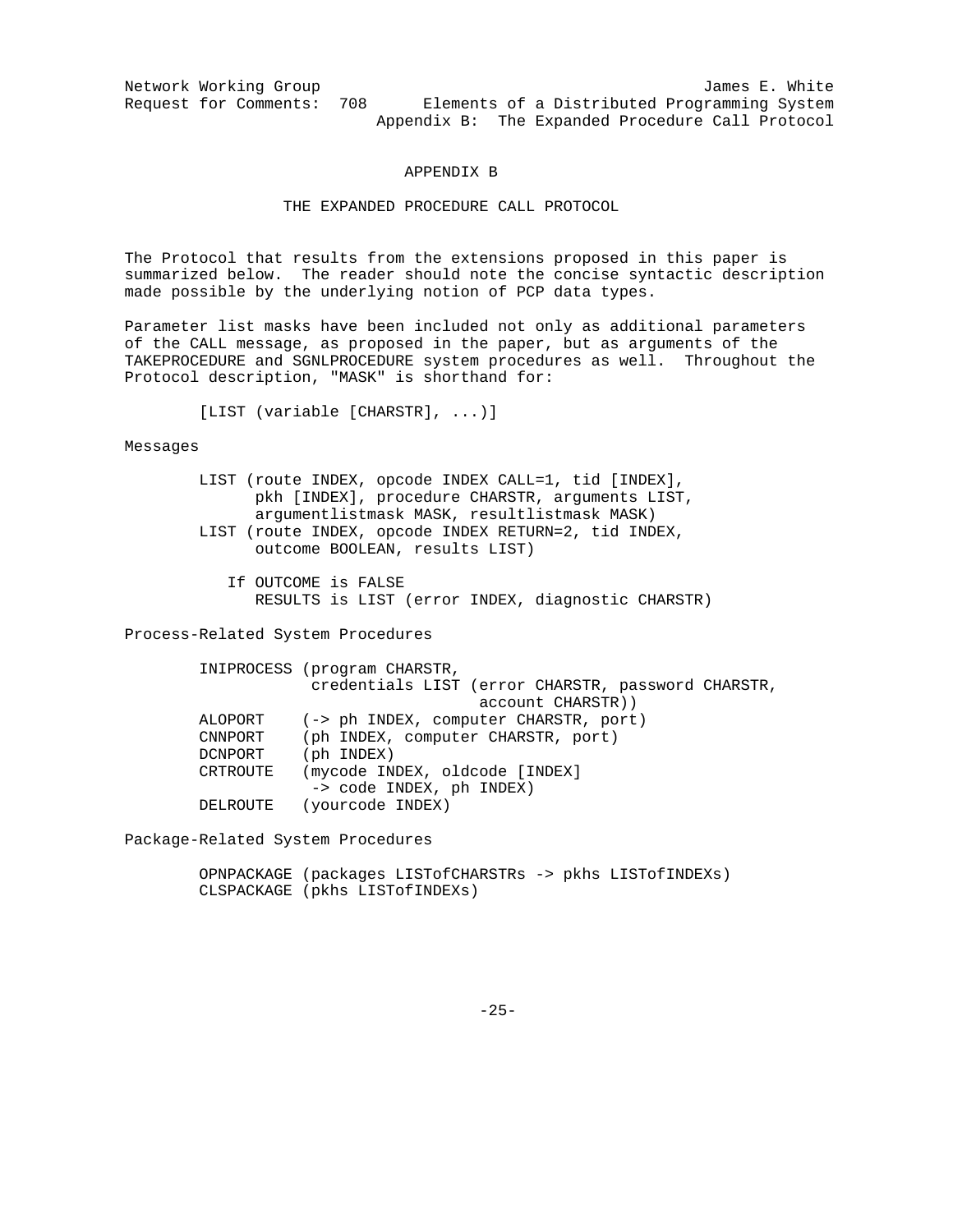|  | Network Working Group |     |                                                  |  |                                              |  |  | James E. White |
|--|-----------------------|-----|--------------------------------------------------|--|----------------------------------------------|--|--|----------------|
|  | Request for Comments: | 708 |                                                  |  | Elements of a Distributed Programming System |  |  |                |
|  |                       |     | Appendix B: The Expanded Procedure Call Protocol |  |                                              |  |  |                |

Variable-Related System Procedures

| CRTVARIABLE (variable CHARSTR, value)    |
|------------------------------------------|
| DELVARIABLE (variable CHARSTR)           |
| RDVARIABLE (pkh INDEX, variable CHARSTR, |
| substructure [LISTofINDEXs] -> value)    |

# Procedure-Related System Procedures

|                                                      |  |                         | TAKEPROCEDURE (tid INDEX, yourtid BOOLEAN, parameters LIST,      |
|------------------------------------------------------|--|-------------------------|------------------------------------------------------------------|
|                                                      |  |                         | argumentlistmask MASK, resultlistmask MASK)                      |
|                                                      |  |                         | SGNLPROCEDURE (tid INDEX, yourtid BOOLEAN, parameters LIST,      |
|                                                      |  | parameterlistmask MASK) |                                                                  |
|                                                      |  |                         | HELPPROCEDURE (tid INDEX, number INDEX, information -> solution) |
| NOTEPROCEDURE (tid INDEX, number INDEX, information) |  |                         |                                                                  |
| ABRTPROCEDURE (tid INDEX)                            |  |                         |                                                                  |
|                                                      |  |                         |                                                                  |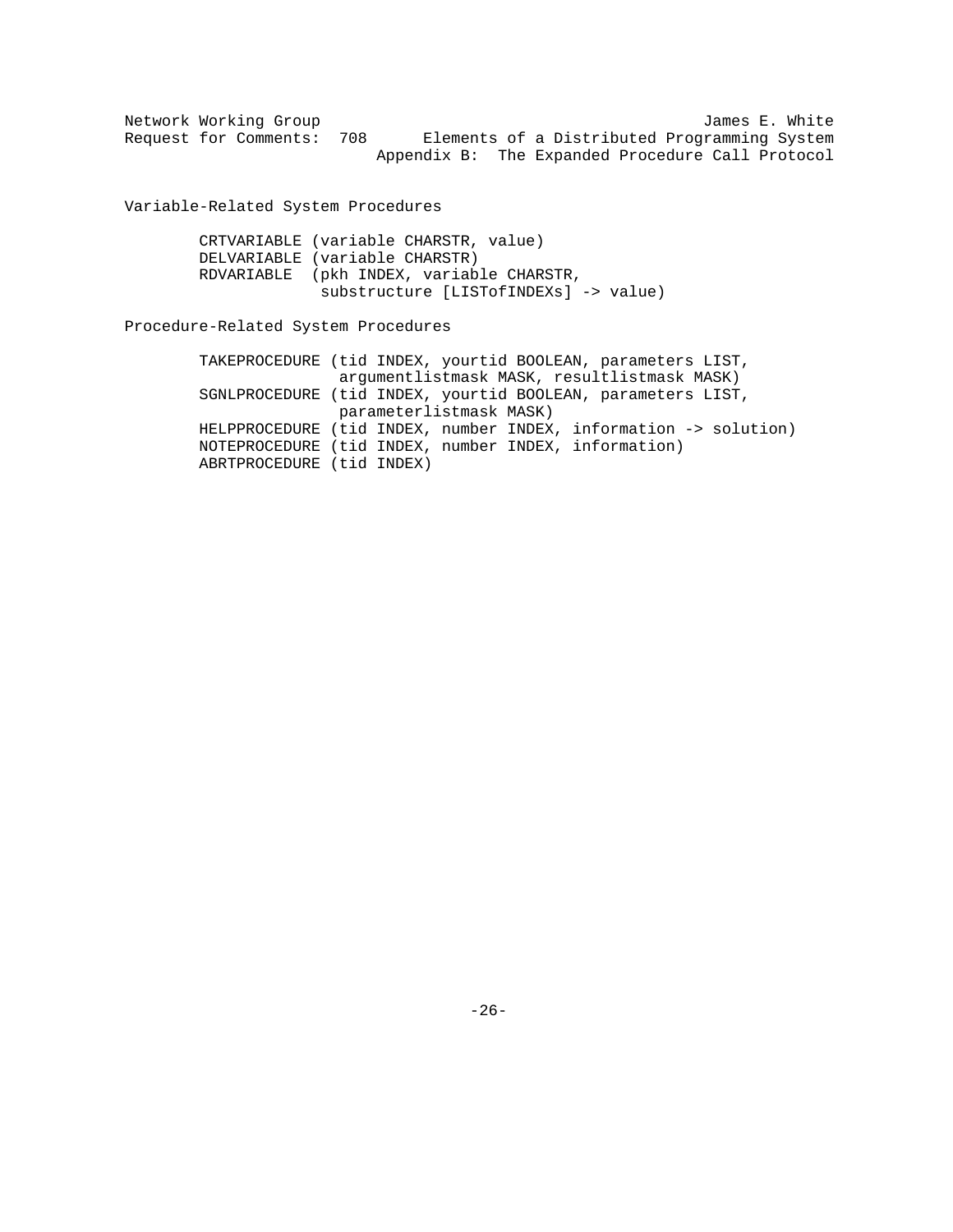#### APPENDIX C

### SUMMARY OF RTE PRIMITIVES

The DPS primitives made available to the applications program as a result of the Model extensions proposed in this paper are summarized below. Collectively, they provide the applications programmer with a powerful and coherent set of tools for constructing distributed systems. Some of the primitives (for example, CRTPROCESS and DELPROCESS) are necessary elements for a "network operating system (NOS)," into which DPS may itself one day evolve.

> CRTPROCESS (computer, program, credentials -> PH) DELPROCESS (ph) ITDPROCESS (ph1, ph2 -> ph12, ph21, ih) SEPPROCESS (ih)

Packages

 OPNPACKAGE (ph, packages -> pkhs) CLSPACKAGE (ph, pkhs)

#### Variables

 CRTVARIABLE (ph, variable, value) DELVARIABLE (ph, variable) RDVARIABLE (ph, pkh, variable, substructure -> value) WRTVARIABLE (ph, pkh, variable, substructure, value)

### Procedures

 CALLPROCEDURE (ph, pkh, procedure, arguments, argumentlistmask, resultlistmask, -> outcome, results, tid) LINKPROCEDURE (tid, arguments, argumentlistmask, resultlistmask, -> outcome, results) SGNLPROCEDURE (tid, parameters, parameterlistmask) HELPPROCEDURE (tid, number, information -> solution) NOTEPROCEDURE (tid, number, information) ABRTPROCEDURE (tid)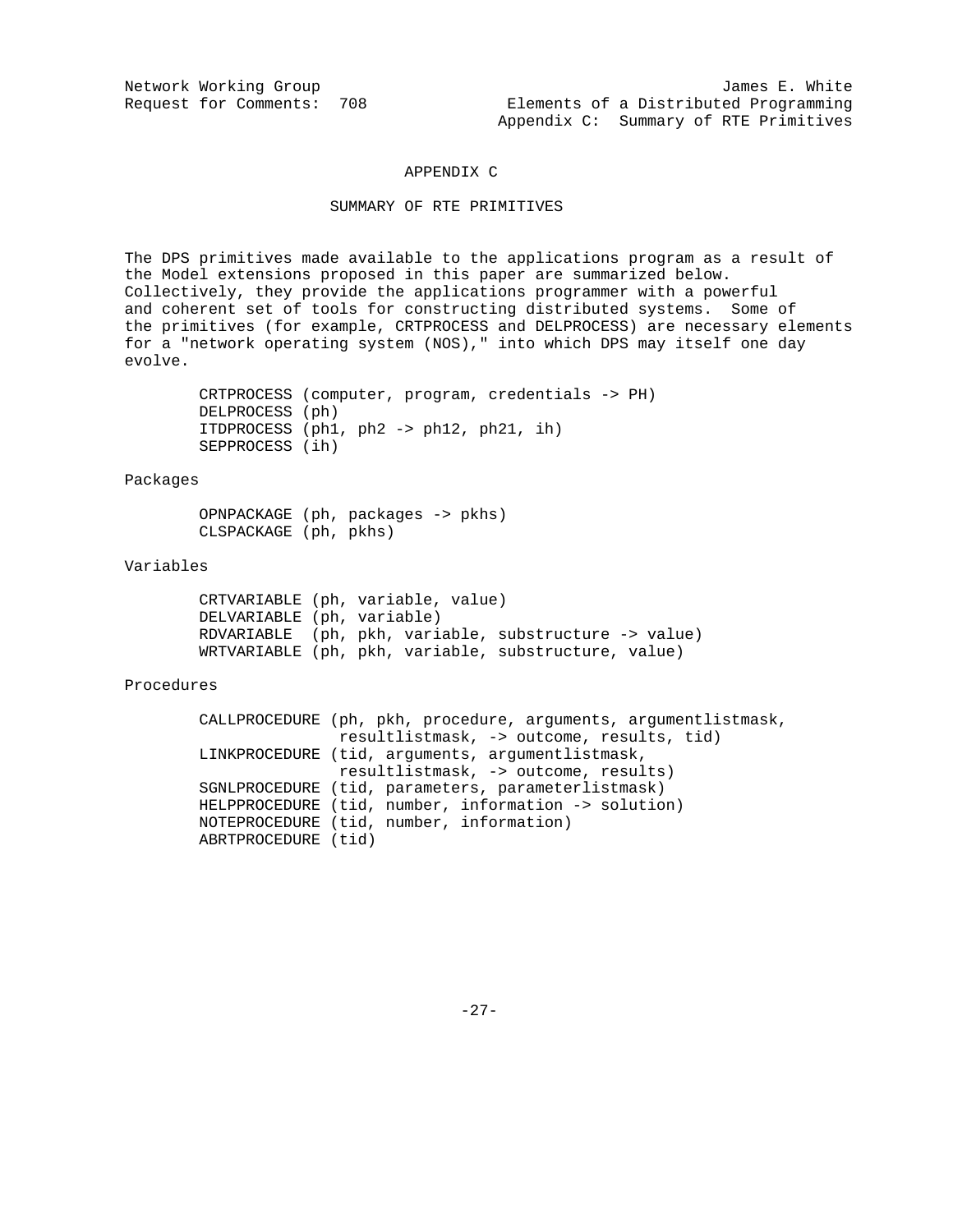#### APPENDIX D

### ADDITIONAL AREAS FOR INVESTIGATION

Although the expanded distributed programming system developed in this paper and summarized in the previous appendix is already very powerful, many additional aspects of process interaction remain, of course, to be explored. Among the additional facilities that the Protocol must eventually enable the environment to provide are mechanisms for:

- (1) Queuing procedure calls for long periods of time (for example, days).
- (2) Broadcasting requests to groups of processes.
- (3) Subcontracting work to other processes (without remaining a middleman).
- (4) Supporting brief or infrequent inter-process exchanges with minimal startup overhead.
- (5) Recovering from and restarting after system errors.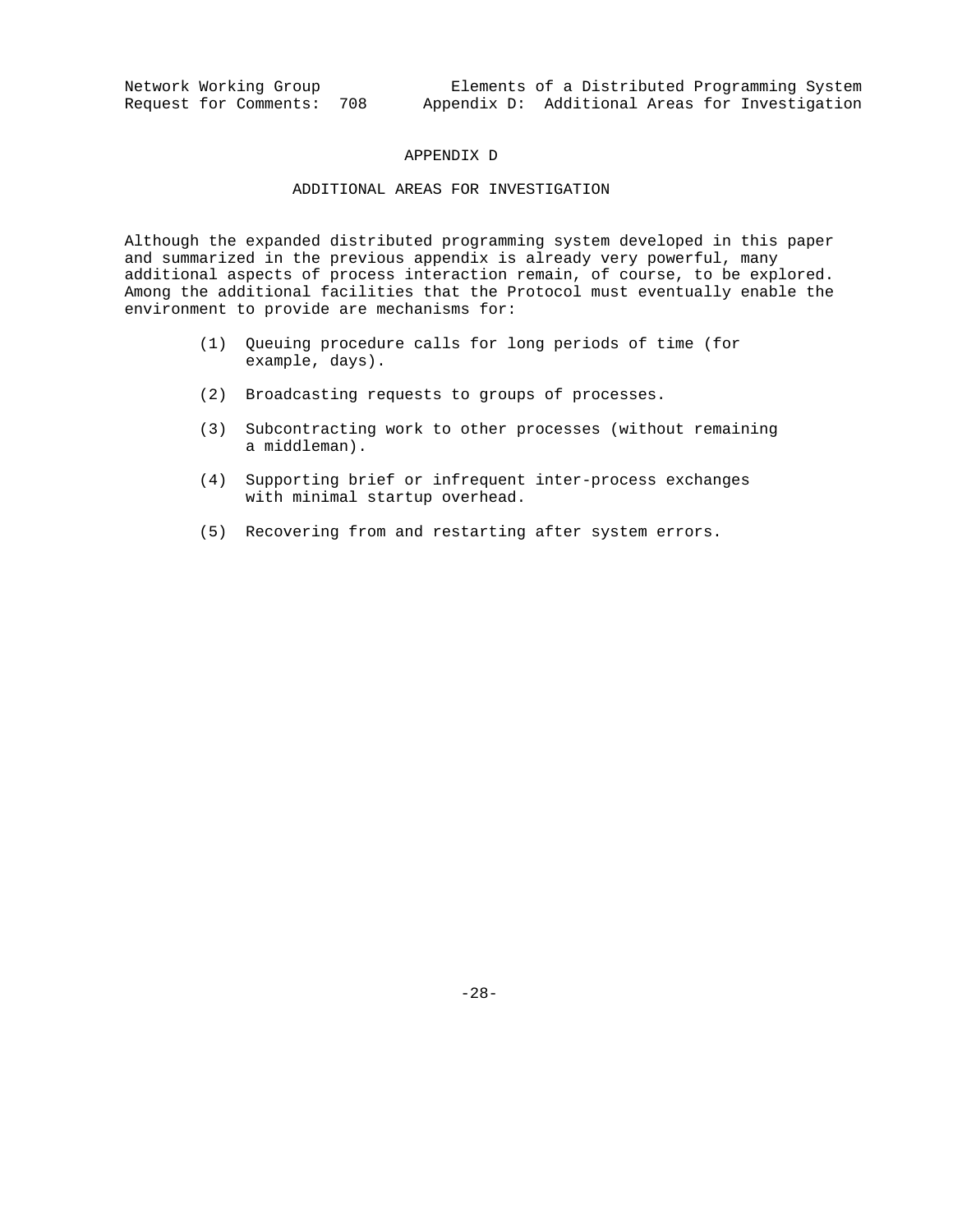Network Working Group Elements of a Distributed Programming System Request for Comments: 708 References

#### REFERENCES

- 1. White, J. E., "A High-Level Framework for Network-Based Resource Sharing," submitted for publication in the AFIPS Conference Proceedings of the 1976 National Computer Conference.
- 2. Watson, R. W., Some Thoughts on System Design to Facilitate Resource Sharing, ARPA Network Working Group Request for Comments 592, Augmentation Research Center, Stanford Research Institute, Menlo Park, California, November 20, 1973 (SRI-ARC Catalog Item 20391).
- 3. White, J. E., DPS-10 Version 2.5 Implementor's Guide, Augmentation Research Center, Stanford Research Institute, Menlo Park, California, August 15, 1975 (SRI-ARC Catalog Item 26282).
- 4. White, J. E., DPS-10 Version 2.5 Programmer's Guide, Augmentation Research Center, Stanford Research Institute, Menlo Park, California, August 13, 1975 (SRI-ARC Catalog Item 26271).
- 5. White, J. E., DPS-10 Version 2.5 Source Code, Augmentation Research Center, Stanford Research Institute, Menlo Park, California, August 13, 1975 (SRI-ARC Catalog Item 26267).
- 6. Bobrow, D. G., Burchfiel, J. D., Murphy, D. L., Tomlinson, R. S., "TENEX, a paged Time Sharing System for the PDP-10," Communications of the ACM, Vol. 15, No. 3, pp. 135-143, March 1972.